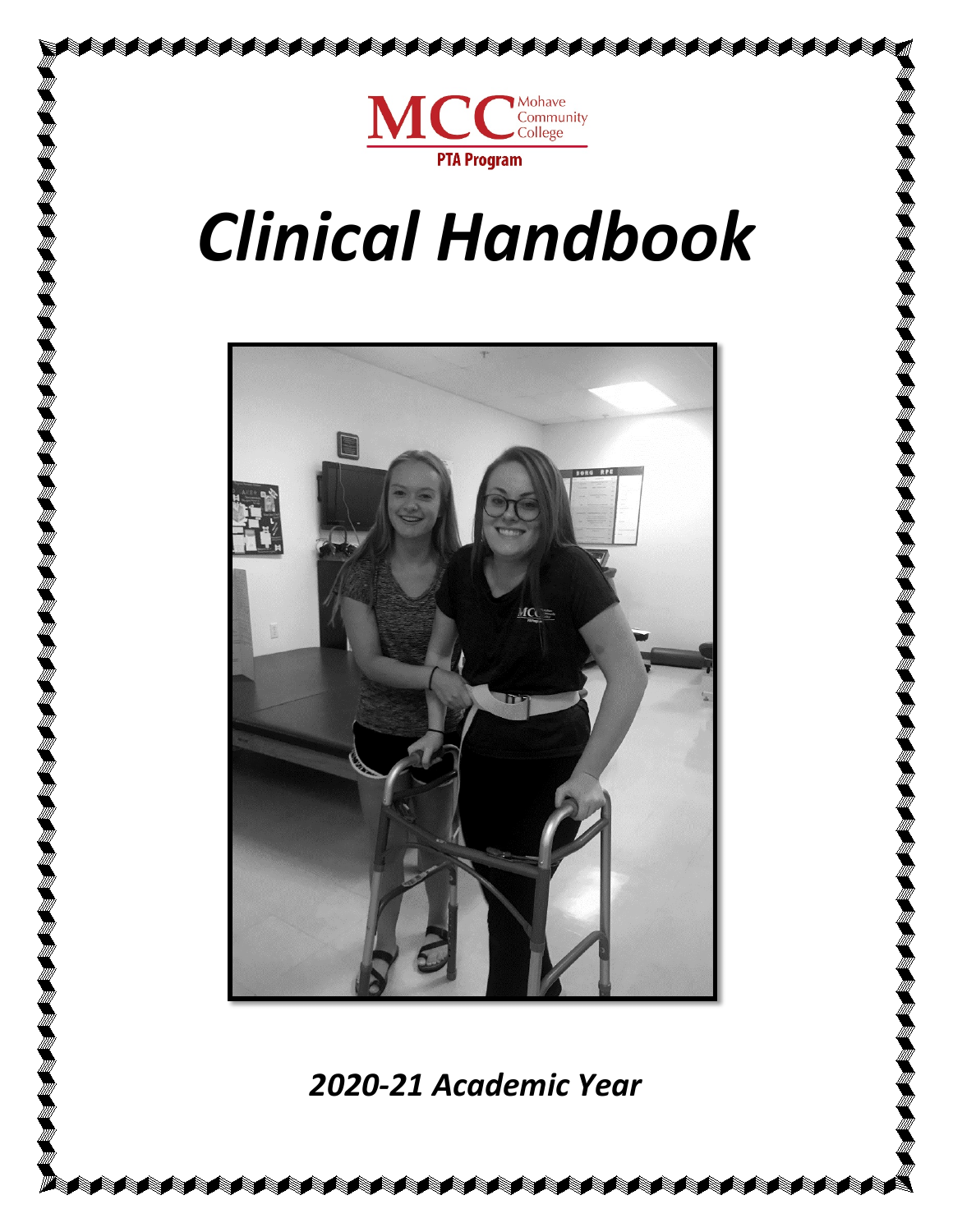

# **Contents**

| Clinical Instructor Guidelines For Clinical Education For Communication And Documentation 16 |  |
|----------------------------------------------------------------------------------------------|--|
|                                                                                              |  |
|                                                                                              |  |
|                                                                                              |  |
|                                                                                              |  |
|                                                                                              |  |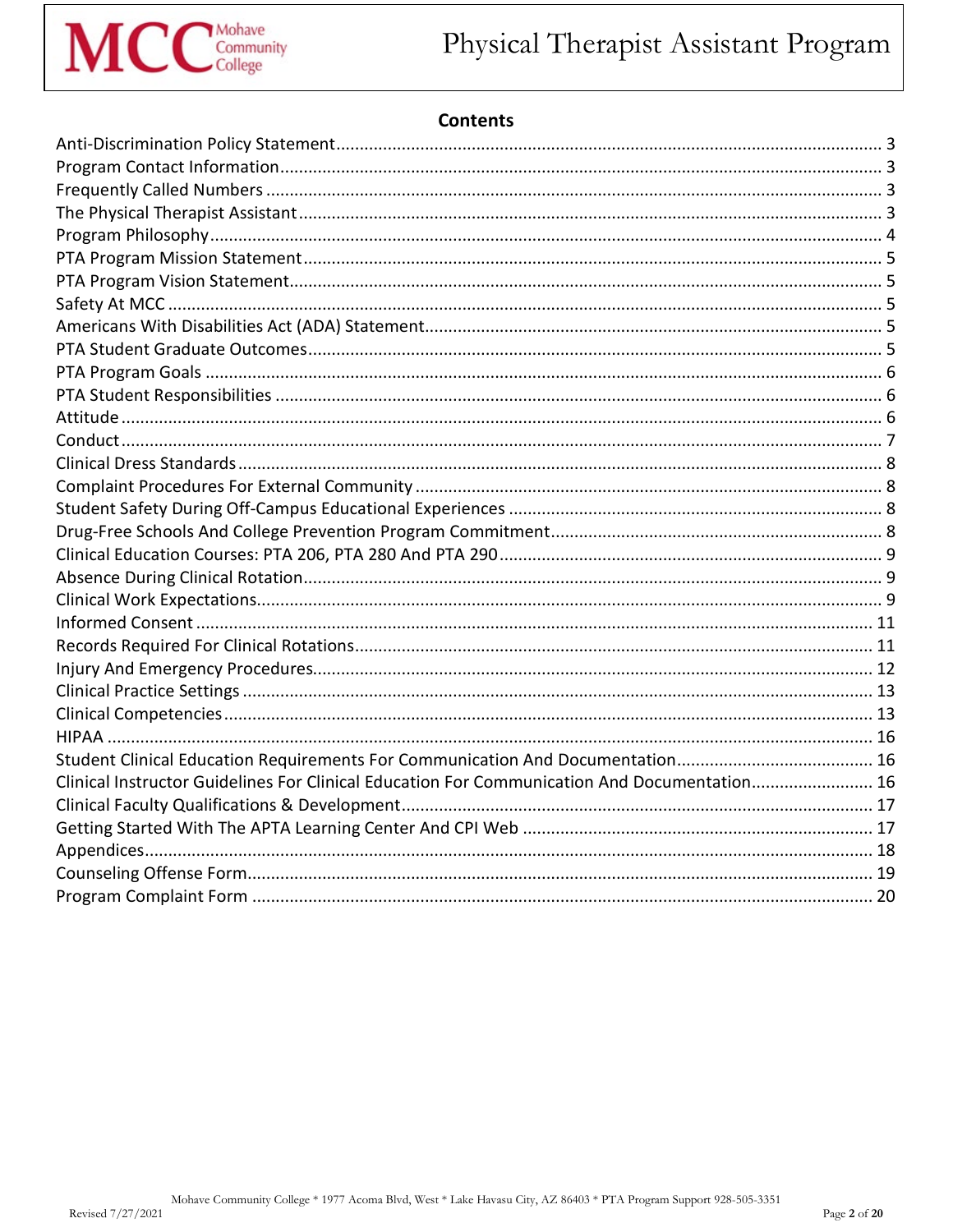

# **Anti-Discrimination Policy Statement**

<span id="page-2-0"></span>Mohave Community College does not discriminate on the basis of race, color, ethnicity, national origin, gender, sex, age, religion, gender identity, gender expression, disability, or sexual orientation in its educational programs and activities or employment practices. Discrimination includes harassment, which includes a wide range of abusive and humiliating verbal or physical behaviors that are directed against a particular person or persons because of one of the above-named qualities. Members of the College community have a responsibility to report discrimination and those in supervisory roles are obligated to act to correct it. Any person found to have violated this anti-discrimination policy will be subject to appropriate disciplinary action.

For further information on campus safety or a complete list of the Title IX team, visit the [Campus Safety](https://www.mohave.edu/about/safety/) webpage. Questions or complaints regarding Title IX may be referred to:

> Danette Bristle (Title IX Coordinator) Accreditation Liaison/Compliance Officer 3400 Highway 95, Bullhead City, AZ 86442 [dbristle@mohave.edu](mailto:dbristle@mohave.edu?subject=Anti-Discrimination%20Policy%20Statement) 928.704.9480 (w), 928.542.6920 (m)

## **Program Contact Information**

<span id="page-2-1"></span>Please contact one of the following individuals or the program website if you have additional questions about the PTA program:

> Liz Briere PT, DPT, Program Director Phone: (928) 505-3347 Email: [ebriere@mohave.edu](mailto:ebriere@mohave.edu)

Tamra Coleman, PT, DPT, OCS, COMT, ACCE/Resident Faculty Phone: (928) 302-5323 Email: [tcoleman@mohave.edu](mailto:tcoleman@mohave.edu)

Jennine Ramirez, Program Secretary Phone: (928) 505-3351 Email: [jramirez@mohave.edu](mailto:jramirez@mohave.edu)

PTA Program Website: <http://www.mohave.edu/pta> Academic Advising Can Be Reached Toll Free at: MCC Connect - 866-664-2832

## **Frequently Called Numbers**

| 866-664-2832 |
|--------------|
| 928-505-3309 |
| 928-505-3351 |
| 928-453-1836 |
|              |

## **The Physical Therapist Assistant**

<span id="page-2-3"></span><span id="page-2-2"></span>The Physical Therapist Assistant (PTA) is a skilled health care worker who assists the Physical Therapist in providing physical therapy treatment interventions to patients and/or clients in a variety of practice settings. Duties of the PTA are varied and may include, but are not limited to, the rehabilitation of adult and pediatric clients with orthopedic, neurological, traumatic injuries, and various medical conditions through the application of physical modalities, exercise programs, gait training, functional activities and patient education.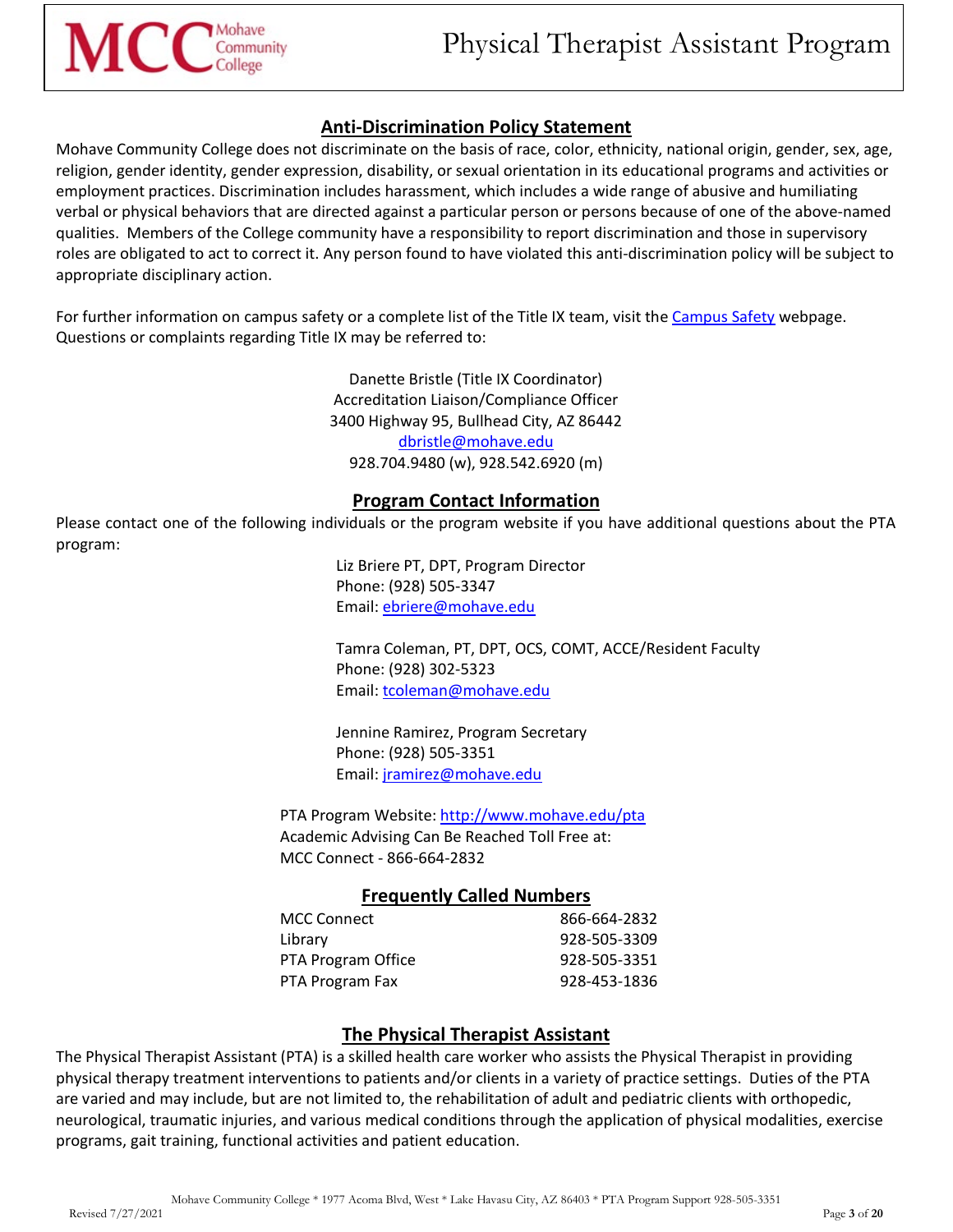The PTA graduate must obtain a certificate/license to practice as a PTA. Graduates are required to contact the physical therapy regulatory agency for that state regarding licensure/certificate requirements.

Mohave

MCC<sub>College</sub>

This MCC PTA program is committed to a high standard of educational excellence while promoting learner responsibility, effective communication, critical thinking, and collaboration. We strive to educate entry level PTA generalists that adhere to professional, ethical, and legal guidelines of the profession to serve our communities. We strive for excellence in all aspects of student education. Student education will be focused on theory, knowledge, and clinical skills essential to the entry level PTA.

The curriculum is designed for the optimal use of technical innovation, hands-on learning, and practical clinical education. This structure is a hybrid curricular model that includes a blend of traditional format with foundation knowledge on human anatomy and physiology, human pathology, study of human movement through kinesiology, physical therapy skills, interventions, adaptive equipment, and information on governing bodies of the physical therapy profession. It also includes problem based and case-based format model to assist with clinical reasoning skills.

The curriculum drives our emphasis on technology and communication to facilitate learning in the classroom and the clinic. Graduates will meet the diverse needs of employers and the community while providing high quality patient care under the direction and supervision of a Physical Therapist.

The PTA program provides students a curriculum consistent with the guidelines of The Higher Learning Commission of the North-Central Association of Colleges and Schools, the Commission on Accreditation in Physical Therapy Education (CAPTE), and the Normative Model of Physical Therapist Assistant Education: version 2007.

The PTA program curriculum is highly structured, involving classroom, web-enhanced courses, lab and clinical work as well as a considerable amount of personal study. The program format is a full-time day program. However, dependent on program needs, occasionally an evening course may need to be offered. Program faculty will assess competency in skills and knowledge gained in the classroom and lab through practical exams prior to your use of these skills on patients during clinical affiliations. Expectations of the Program include, but are not limited to:

- $\checkmark$  Being available and on time for class or clinic as scheduled
- $\checkmark$  Preparing in advance for class/lab activities
- $\checkmark$  Providing your own transportation to assigned clinical sites
- $\checkmark$  Providing for your own housing during assigned clinical affiliations
- $\checkmark$  Demonstrating professional behavior at all time

Upon successful completion of the PTA educational experience at MCC you will be awarded an Associate in Applied Science (AAS) degree and will be eligible to sit for the National Physical Therapy Examination for PTA's. Additionally, it is hoped that all students will participate in the college and program evaluation process by notifying the program faculty about areas of strengths and/or needing improvement. Faculty and staff hope your time spent in PTA education is successful and enjoyable.

## **Program Philosophy**

<span id="page-3-0"></span>We believe that physical therapy is a valuable and integral part of health care and the PTA functions as an effective member of the health care team. The PTA requires specialized knowledge and skills and works under the direction and supervision of a licensed Physical Therapist.

The entry level PTA should be able to practice in an ethical, legal, safe and effective manner. We, as educators, accept the responsibility for supplying students with opportunities to learn the necessary information and inform students of clinical practice required for state regulation and entry-level competence in the field.

Education and learning are lifelong processes and should be evidence based. In our role as faculty and health care providers, we must model the processes of creating a learning centered environment to facilitate lifelong learning, adapting, being flexible, and changing as the environment and culture changes in accordance with sound scientific developments in education, instructional delivery methodology, medical science, and physical therapy practice. Likewise, it is the student's responsibility to fully utilize the opportunities provided by this educational program.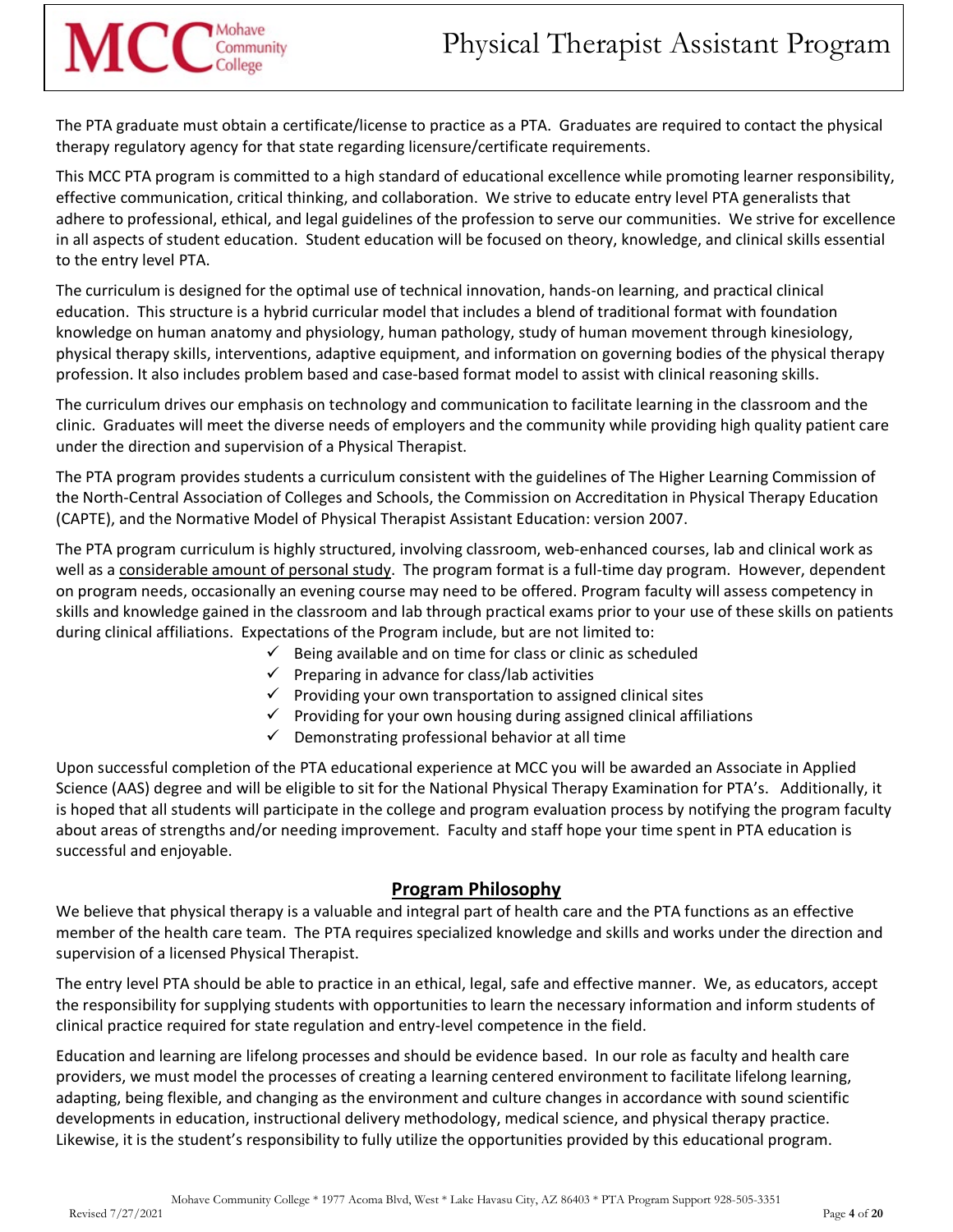The choice of career is a personal decision, and having chosen a particular profession, the individual must assume the profession's inherent responsibilities and adhere to established professional ethics and standards of practice. As students begin the process of becoming PTA's, they must constantly learn and adapt to different situations, patients, treatment techniques, disease processes and other conditions.

# **PTA Program Mission Statement**

<span id="page-4-0"></span>The mission of Mohave Community College PTA Program is to be a learning-centered institution to foster the professional and academic development of the PTA program to better serve the students and the community. The Mohave Community College PTA Program will provide an environment for educational excellence for students to become competent and professional Physical Therapist Assistants. Students will become aware of the world of physical therapy as they develop the structured skill set to perform as a Physical Therapist Assistant under the supervision of a licensed Physical Therapist. The students of the PTA program will develop into safe, competent healthcare practitioners, thus providing a much-needed service to Mohave County, surrounding communities and states.

# **PTA Program Vision Statement**

<span id="page-4-1"></span>The Mohave Community College PTA Program strives to be a leader in Physical Therapist Assistant education in order to better serve the community and meet the demands of the healthcare industry.

# **Safety at MCC**

<span id="page-4-2"></span>We are very proud of our reputation as a "safe place to be."

Safety requires constant vigilance by the college, students, staff, and all those using college facilities or resources. **In case of emergency, contact persons can be reached by calling your campus switchboard. (Dial 0 from any campus telephone.)** Visi[t Campus Safety](https://www.mohave.edu/about/safety/) webpage for more information.

# **Americans with Disabilities Act (ADA) Statement**

<span id="page-4-3"></span>ADA is a comprehensive Civil Rights Act protecting the rights of people with disabilities. The ADA prohibits discrimination against people with disabilities in the areas of private employment, public accommodations and services, transportation, and telecommunications. The Americans with Disabilities Act also prohibits discrimination against a qualified individual with a disability with regard to admission to educational institutions or vocational training programs (public or private); job application procedures; hiring, discharge of employees; employee compensation; job training; and other terms, conditions and privileges of employment. Visit [Disability Services](https://www.mohave.edu/resources/disabilityservices/) webpage for more information.

# **PTA Student Graduate Outcomes**

<span id="page-4-4"></span>Graduates of the Physical Therapist Assistant Program will be able to:

- 1. Demonstrate safe and effective application of treatment techniques established within the plan of care.
	- a. Review and understand plan of care written by licensed PT prior to patient intervention.
	- b. Provide safe treatment within the scope of the plan of care written by the licensed PT.
	- c. Describe the rationale of treatment interventions to achieve the goals and outcomes as described in the plan of care.
- 2. Demonstrate effective oral, written, and nonverbal communication in a culturally competent manner with patients, their families, colleagues, and the public.
	- a. Effectively communicate with patients and family in order to provide clear, concise instructions to ensure safety and achieve functional outcomes.
	- b. Communicate with members of the healthcare team in a professional and timely manner.
	- c. Participate in community and/or physical therapy professional events.
	- d. Demonstrate understanding of cultural competence in healthcare.
- 3. Demonstrate their ability to contribute as a functional team member within the physical therapy profession.
	- a. Understand the role of the PTA in patient care and team meetings.
	- b. Interact with members of the healthcare team.
	- c. Manage patient caseload, documentation, and billing within the allotted time.
- 4. Demonstrate safe, effective, moral, ethical and legal behaviors within the scope of physical therapy.
	- a. Understand legal and ethical standards as well as state practice acts.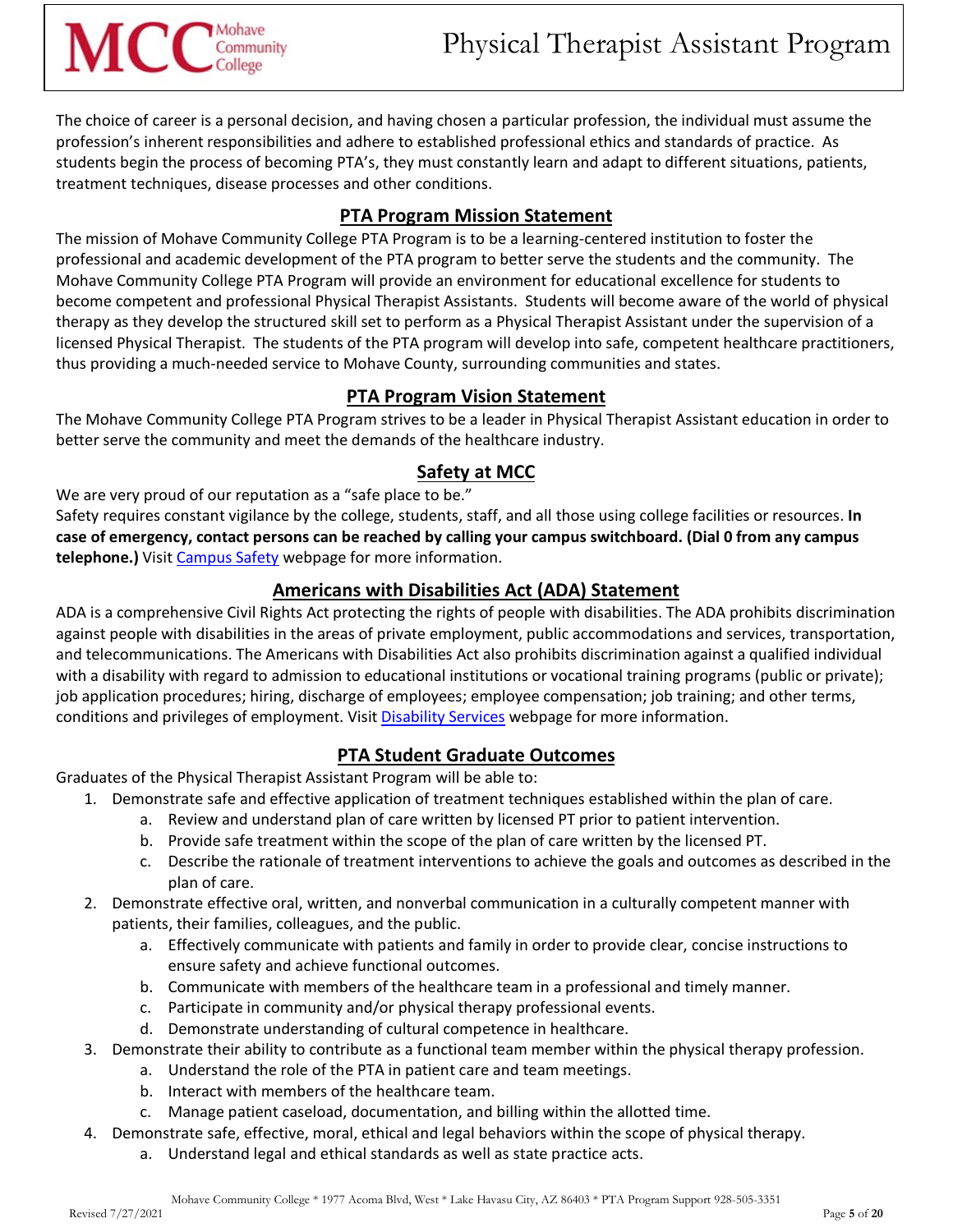- b. Utilize APTA's "Guide for Conduct of the Physical Therapist Assistant" as the standard for professionalism and conduct.
- 5. Demonstrate their role in physical therapy by implementing a comprehensive treatment plan to promote optimal patient outcomes.
	- a. Effectively progress a patient through the plan of care written by licensed PT.
	- b. Demonstrate critical thinking when working with patients who have adverse response to PT interventions.
	- c. Promote active involvement by the patient in his or her care.

Mohave

MCCCCOmmunity

- 6. Recognize the relationship between concepts learned from liberal arts and basic science coursework and physical therapy knowledge and skills.
	- a. Utilize reading, writing, and communication skills with patient care.
	- b. Incorporate human physiology and anatomy with the application of physical therapy interventions.
- 7. Demonstrate clinical skills necessary to practice at the entry level for the physical therapist assistant prior to graduation.
	- a. Describe accurate and timely information for billing and payment purposes.
	- b. Demonstrate competence in implementing selected components of interventions identified in the plan of care established by the PT.
	- c. Demonstrate the application of interventions and modalities in a technically competent manner within the plan of care.
	- d. Identify adverse response in patient care and responds in an appropriate and safe manner.

# **PTA Program Goals**

- <span id="page-5-0"></span>1. Develop and deliver integrated academic program leading to license or certificate to practice as an entry level physical therapist assistant.
- 2. Provides curriculum consistent with guidelines with CAPTE and the normative model of physical therapist assistant education for entry level physical therapist assistant.
- 3. Utilizes current, evidence-based curriculum based upon input from the advisory committee, academic faculty, and clinical instructors.
- 4. Provide an academic setting that facilitates program graduates to enter the physical therapy profession in a timely fashion and in adherence to accrediting body's criteria.
- 5. Promotes faculty involvement with continuing personal and professional development through life-long learning opportunities and membership with professional organizations.
- 6. Promotes faculty participation with community events that promote professional and critical development.

# **PTA Student Responsibilities**

<span id="page-5-1"></span>It is important that you be well informed about your academic program. To accomplish this task, you should maintain the following items in your files (electronic copies will be permitted):

- 1. MCC's current catalog and student handbook
- 2. MCC's schedule for each semester you are enrolled
- 3. Program Orientation Manual

All students at MCC are subject to the policies of the college as found in the MCC Catalog, MCC Student Handbook and PTA Program Student Handbook. The PTA program documents have been developed as additional information resources for you. It is also the student's responsibility to hold and maintain:

- 1. Valid Driver's License
- 2. Means of transportation
- 3. Maintain current clinical records
- 4. Technology to access learning management system and educational resources
	- a. Laptops are highly recommended

# **Attitude**

<span id="page-5-2"></span>Each Physical Therapist Assistant represents the entire profession of physical therapy to the client/patient being served. The PTA's expressed or demonstrated attitudes toward others, as well as toward other health professions and services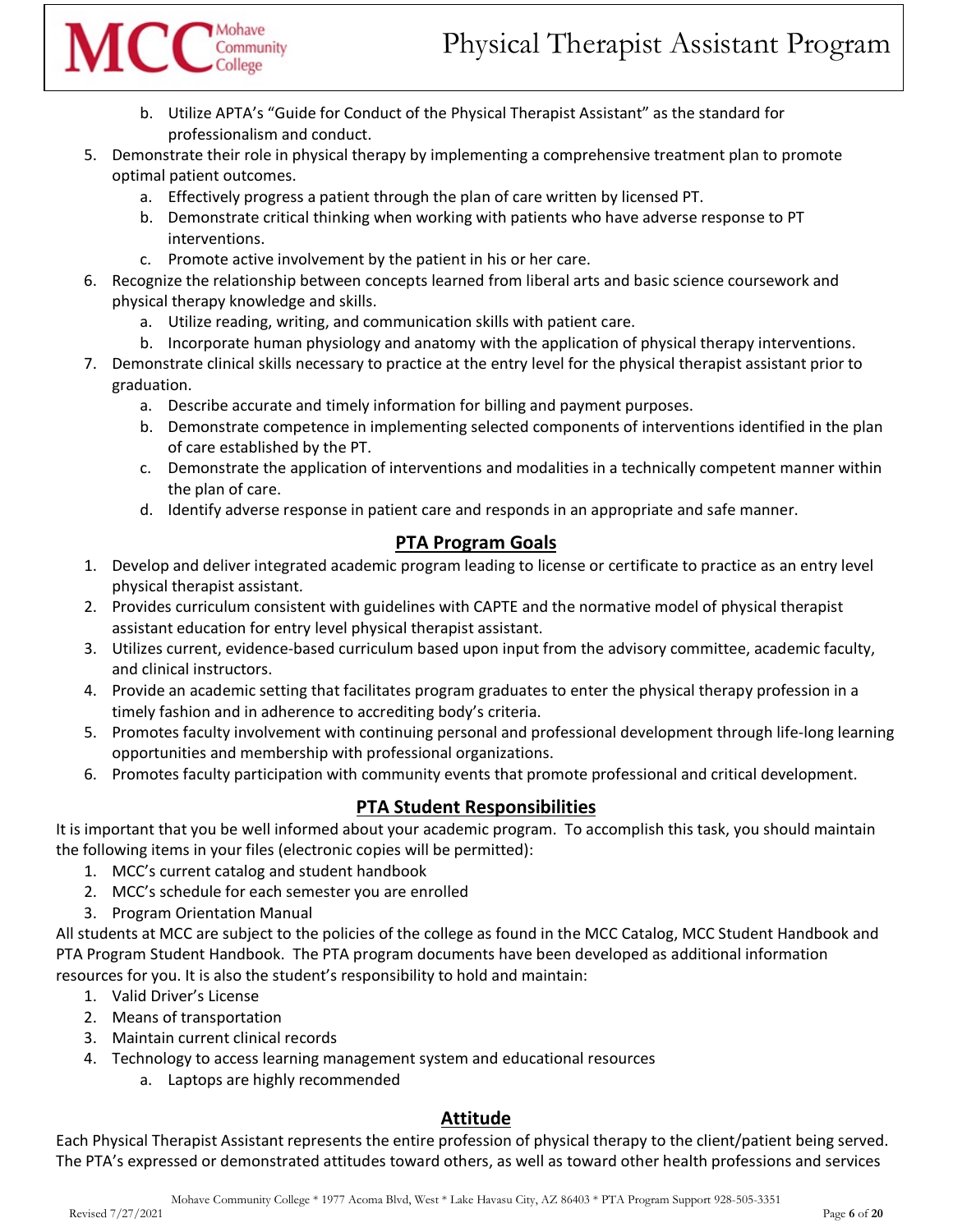are very apt to be reflected in the subsequent attitude of the patient toward other therapists and towards health care in general.

Mohave

MCC<sub>College</sub>

Attitudes may be reflected in outward behavior such as facial expressions, actions, body language, and conversation. Students must exhibit behaviors that reflect an attitude of openness to learning and motivation to helping others. Listed below are some of the expected attitudes, with examples of the type of observable behavior that is desirable.

- 1. **Honesty and Integrity** Refuses to lie, steal or deceive in any way; abides by APTA's Standards of Practice for Physical Therapist Assistants.
- 2. **Punctuality** Arrives on time for class, clinics and labs; completes assignments on time. This includes having all appropriate clinical tools available.
- 3. **Off-Campus Scholarly Activity** Behaviors during off-campus activities are similar to on-campus. All policies regarding student behaviors will be the same as classroom expectations. Students need to adhere to appropriate attire as indicated by the instructor.
- 4. **Cooperativeness** Follows established departmental protocol and procedures; demonstrates a willingness to work well with others and is receptive to suggestions for improvement. In the event of virtual class session, it is vital we all work to participate in the virtual classroom as if we were in the traditional classroom. It is advised to keep the camera on during class time.
- 5. **Pride in Workmanship** Strives for improvement in assignments and clinic; requests assistance when having difficulty in attaining the specified performance standards.
- 6. **Mature Actions** Assumes responsibility and consequences for his/her actions; accepts his/her own limitations; strives to resolve personal conflicts. Students are liable for supplies checked out in his/her name.
- 7. **Consideration for Others** Demonstrates appropriate verbal and nonverbal communication and thoughtful regard for the feelings and rights of other students, faculty, staff, and clinic personnel. The PTA is a member of the health care team and must therefore learn to cooperate with others. Being respectful and courteous with classmates is the first step toward this goal. Students should show the proper respect and courtesy to the members of the faculty and staff. This applies whether in the classroom, in the lab, at the clinical facility, or anywhere on campus.
- 8. **Concern for Patients** Demonstrates by verbal and nonverbal communication that the patient comes first; refrains from spoken remarks and/or facial expressions which could arouse undue concern, alarm, or embarrassment to the patients; respects patient's rights to confidentiality or personal information; refrains from referring disparagingly to the services of another health professional in the presence of a patient. The PTA student must be prompt, courteous, and respectful at all times. The patient's care must always be the PTA student's primary concern.
- 9. **Enthusiasm** Displays initiative in class, lab and in clinical situations; volunteers to assume responsibility.
- 10. **Ability to Accept Constructive Criticism Gracefully** Strives to improve and is not defensive but receptive to suggestions for improvement.
- 11. **Clinical Decorum** Student focuses conversation during class and lab on information relevant to learning. Students should remember that lab and clinic are designed to be learning experiences. There should be no visiting in lab or clinic that disrupts the instructor. Remember the patient hears everything. Likewise, "chatting" with classmates can also be overheard by patients in waiting rooms and hallways. Each student is responsible for maintaining the cleanliness of the classrooms and lab areas.
- 12. **Loyalty** Supports with words and actions the ideals and policies of the school, the program and the profession.
- 13. **Pride in Personal Appearance** Student maintains professional appearance and personal hygiene consistent with the program's guidelines.
- 14. **Tact** Exercises discretion in words and actions to maintain good relations with patients, peers and faculty.

## **Conduct**

<span id="page-6-0"></span>The student is expected to abide by all provisions of the [APTA Ethics and Professionalism,](https://www.apta.org/your-practice/ethics-and-professionalism) Guide for Professional Conduct and the Standards of Ethical Conduct for the Physical Therapist Assistant published by the American Physical Therapy Association. Students are also required to abide by the [MCC Student Code of Conduct.](http://catalog.mohave.edu/content.php?catoid=62&navoid=19205) It is the student's responsibility to report changes in medical status, personal information, and/or illegal or criminal actions.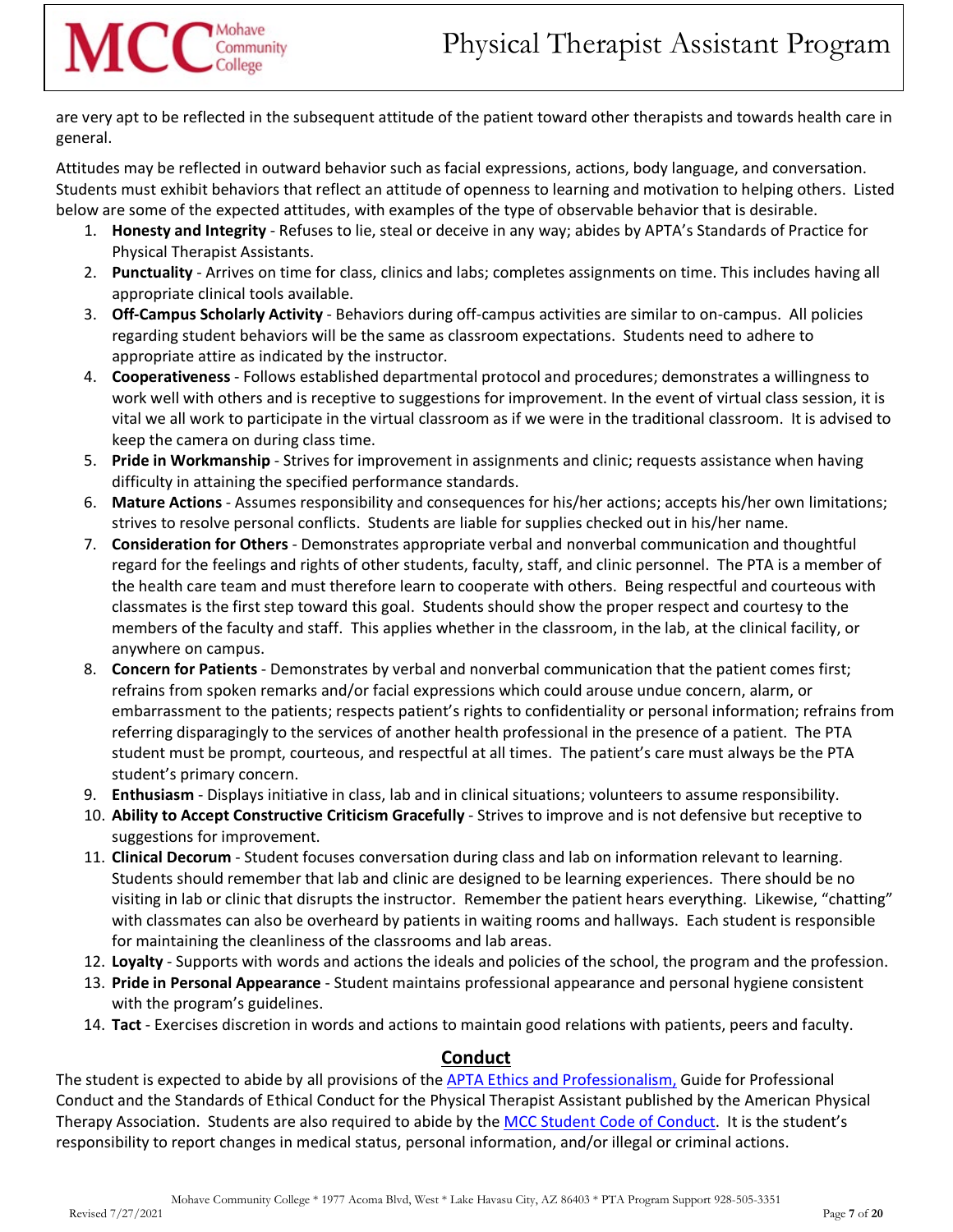# **Clinical Dress Standards**

<span id="page-7-0"></span>Students are expected to dress appropriately and professionally during clinical education courses. Slacks with the PTA polo shirts or requested clinical attire by the facility. Shoes must be clean and sturdy. You may be asked to wear scrubs at some of your affiliations. Students must wear their ID badge always.

Jeans are unacceptable. T-shirts and sleeveless tops are unacceptable. Open-toed shoes and high heeled shoes are unacceptable. Students will be sent home to change into appropriate attire.

Students in the program are expected to maintain grooming and hygiene standards consistent with the clinical workplace. This means that:

- $\Diamond$  Hair (including facial hair): Must be clean and trim. Long hair should be pulled back and secured.
- $\Diamond$  Nails: Must be clean and fingertip length. False fingernails/overlays are not allowed.
- $\Diamond$  Jewelry: Should be minimal. If in doubt, don't wear it. Stud earrings are permitted only in the ears with a maximum of two. No earrings in the cartilage of the ear are appropriate. No loops or dangling earrings are allowed.
- $\Diamond$  Perfume/Cologne: Not allowed.
- $\Diamond$  Body odor/Breath: Must be pleasant.
- $\Diamond$  Tattoos: Visible tattoos need to be covered at all times except for when lab attire is requested.
- $\Diamond$  Body Piercings: Body piercings need to be removed or covered.
- $\Diamond$  Natural hair colorings and traditional cuts are acceptable. Extreme hair styling and colors are unacceptable.

\*Please note that visible tattoos, body piercings or physical defacement from body piercings may prevent a student from being placed at a clinical site. Clinical placement is not guaranteed and is necessary for program completion and graduation from the PTA program.

# **Complaint Procedures for External Community**

<span id="page-7-1"></span>(Including clinical education sites, employers of graduates and the general public) Any individual who may have a complaint regarding any aspect of the program outside of the realm of due process is requested to follow the steps outlined below:

- 1. Inform the Program Director of the complaint. The Program Director will provide a complaint form to be completed by the individual reporting the complaint. In the event that the complaint is against the Program Director, the individual will be referred to the Associate Dean of Instruction or Campus Dean.
- 2. Submit the written complaint to the Program Director.
- 3. The Program Director will send copies of the complaint to appropriate college administrative officials as dictated by the nature of the complaint. The college officials receiving notification of a complaint may include but are not limited to any or all of the following: Associate Dean of Instruction, Campus Dean.
- 4. The Program Director will investigate the complaint and draft a written response within ten working days from the receipt of the written complaint.
- 5. The written response will be reviewed with the individual who made the complaint. Any actions proposed or taken will also be discussed with the individual who made the complaint.
- 6. In the event that this individual is not satisfied with the program's response to the complaint, the matter will be forwarded to college administrative officials for any further action deemed necessary by the college.
- 7. Records will be maintained electronically and will remain on file until next accreditation visit. A log of complaints will include a disposition of the complaint as well as any action taken, if any.
- 8. The forms are available from program faculty.

# **Student Safety during Off-Campus Educational Experiences**

<span id="page-7-2"></span>Please refer to **MCC Policies and Procedures Manual**, Field Trips for details.

# **Drug-Free Schools and College Prevention Program Commitment**

<span id="page-7-3"></span>Please refer t[o Drug-Free Schools and College Prevention Program](https://www.mohave.edu/resources/drug-free-schools-and-college-prevention-program/) website.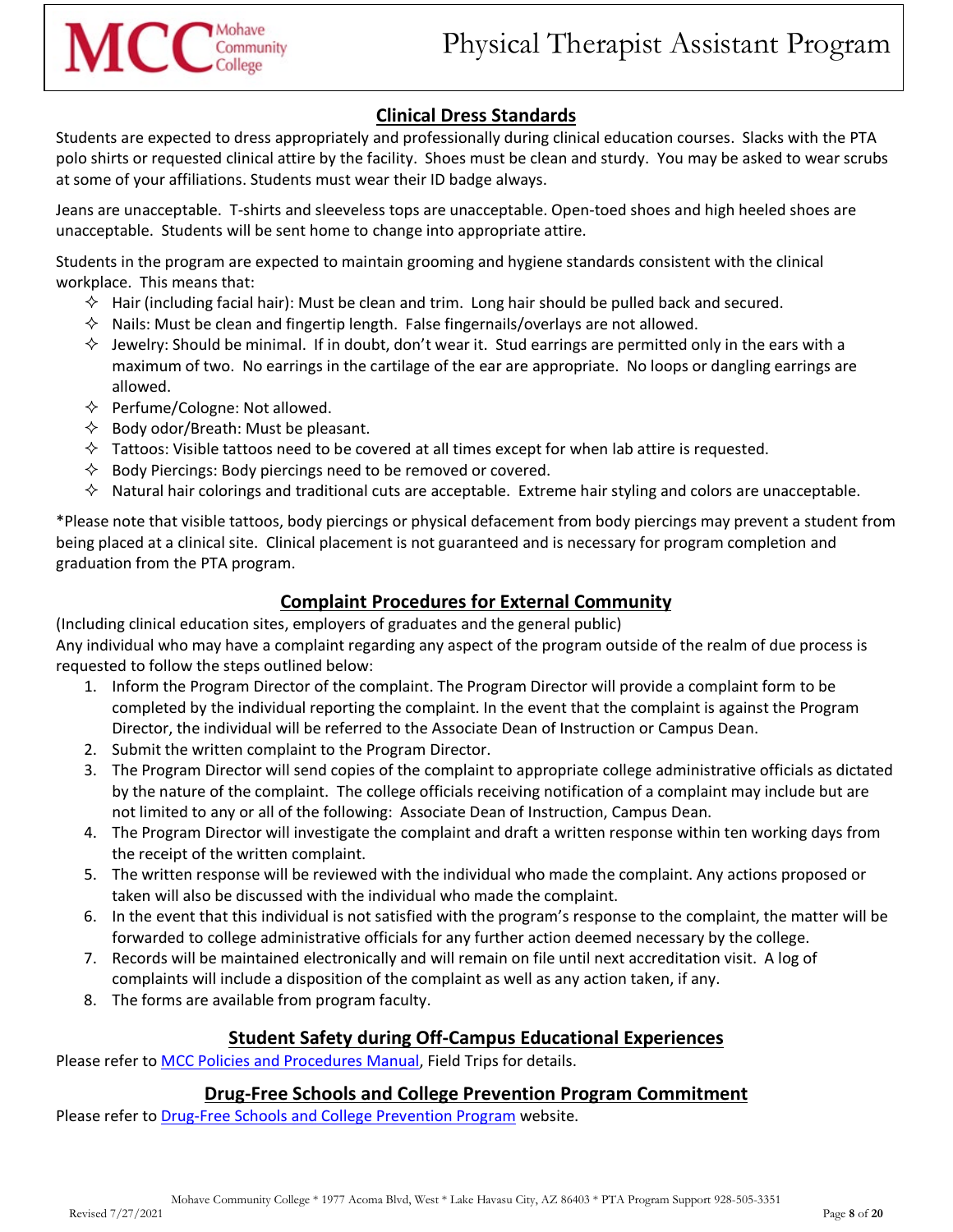# **Clinical Education Courses: PTA 206, PTA 280 and PTA 290**

<span id="page-8-0"></span>The clinical courses allow the physical therapist assistant student to apply techniques and theory learned in the lab and lecture sessions to direct patient care in a variety of physical therapy practice settings. Patient care is provided at outlying facilities under the direct supervision of a physical therapist or physical therapist assistant.

# **Professional Conduct at Clinical Site**

PTA students should consistently portray a professional attitude in order to inspire the patient's confidence. Students must treat patients and staff with respect, courtesy and confidentiality. Students must provide the best treatment for the patient that their skills allow, under the supervision of a licensed physical therapist.

- $\diamond$  Students will avoid using communication technology for personal use during clinical work hours, as it disrespectful and unprofessional. Students using cell phones for personal use while treating patients may be withdrawn from the clinical experience and *will impact progression through the PTA program.*
- $\diamond$  Students should always introduce themselves as a Physical Therapist Assistant Student and wear their name tags. Address others as Mr., Mrs., Dr., etc. unless directed otherwise.
- $\Diamond$  Students should limit personal involvement with fellow staff member to "off duty" hours. Professionalism in the facility must be maintained at all times.
- $\diamond$  Students should avoid loaning personal items to patients and/or running errands for patients.
- $\Diamond$  Students should accept constructive criticism gracefully.
- $\diamond$  Students should inform the clinical instructor in the clinical facility of activities and location at all times, especially when off the unit.
- $\diamond$  Students are responsible for providing their own transportation to and from the clinical sites.
- $\Diamond$  Abide by the Standards of Ethical Conduct for the PTA and the Standards of Practice for Physical Therapy found on the [APTA Ethics and Professionalism website.](https://www.apta.org/your-practice/ethics-and-professionalism)

Failure to comply with stated program policies and procedures will result in "Counseling Offense Form" documentation. Repeated failure to comply with the stated procedures *will impact progression through the PTA program*.

# **Absence during Clinical Rotation**

<span id="page-8-1"></span>The clinical experience is designed to mimic the work environment. Full attendance is essential for completion of clinical practical. The expectation is that you will be present every day you are scheduled to be at the clinical site for the duration of the four or six-week affiliation. The four and six-week clinical agreement does not provide for any absences. Any absence must be made up with the student, ACCE, and clinical site. Any absences must be made up through mutual arrangement with the student and the clinical site. **The academic coordinator of clinical education (ACCE) must be informed in this event.** The student must contact their clinical instructor AND the ACCE if he/she will be absent from the clinic.

Absences greater than 10% of the required clinical hours will not be successful with the clinical practicum. Students will be required to extend or repeat the clinical (if offered) or will receive a failing grade.

Clinical sites are contracted for the selected clinical education experiences and time frames. There is no guarantee that a student will be allowed to make up the time in the clinic for any absences. *It is in the student's best interest to participate fully in their clinical experiences.* 

# **Clinical Work Expectations**

## <span id="page-8-2"></span>**Break Periods/Lunch**

Lunch breaks are solely at the discretion of the facility.

## **Conflict Resolution**

In the event of conflict between the student and the Clinical Instructor, every effort should be made to solve the problem between the Clinical Instructor and the Student. The Center Coordinator for Clinical Education (CCCE) may help to provide direction in the problem-solving process. If the problem remains unsolved it may be necessary to involve the Academic Coordinator for Clinical Education (ACCE). Conflicts are inevitable. Adherence to problem solving principles should allow the appropriate resolution of most problems.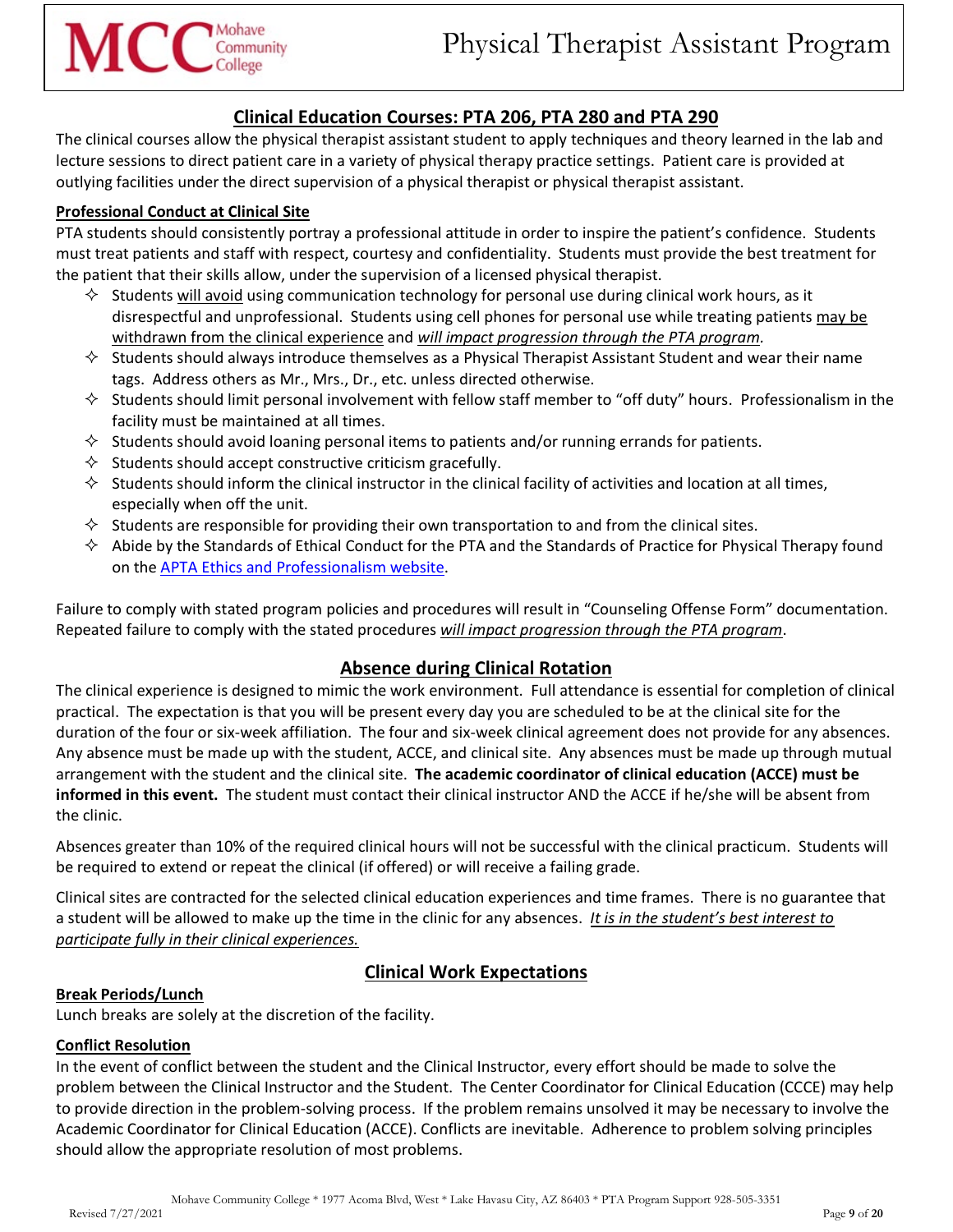#### **Clinical Hours**

Students are expected to be at their clinical assignment until the agreed upon finish time. Students may be required to stay later than their assigned time should the demands of patient care require extended time. Students should be given the opportunity to make alternative travel arrangements if an extended day is required. Students are required to be at the clinical site during the same hours as their CI. This may include weekends and/or holidays.

#### **Evaluation of Performance**

Assessment of a student's performance during the clinical rotation should be an ongoing process. The Clinical Instructor is expected to guide the experience with an emphasis on the provision of feedback which will assist the student to be successful in the treatment of patients requiring physical therapy services.

The Clinical Instructor should formally meet with the student at least one time per week to discuss the student's strengths and areas of performance which may require improvement. Assessments will be performed during the clinical rotations' PTA 206, PTA 280 and PTA 290. The assessment tools used by the program are weekly planning form and the Web CPI. Web CPI will be utilized by the CI, Student, and ACCE. A training tutorial is required prior to clinical placement.

The key to successful clinical performance is ongoing and open communication between the Clinical Instructor and the Student. Through the process of ongoing assessment, the student should be well aware of his/her level of performance at the time formal assessments are made. There should be no surprises.

#### **Exposure/Injury to the Student**

The intent of the Mohave Community College PTA program is to promote the highest quality of care and safety for clients, students, staff and faculty. The PTA program is following accepted policies, standards, and guidelines set for by Mohave Community College, the Occupational Safety and Health Administration (OSHA).

Students are taught Universal Precautions in the first PTA course (PTA 200) and content is practiced and reinforced throughout the program. Students are responsible for using universal precautions and for any personal expenses that may occur in the event of an exposure. Students are encouraged to check their health insurance policy for coverage.

#### **Holidays/Weekends**

Students may be expected to report to their clinical assignment if their clinical assignment falls on the holiday and/or weekend.

#### **Hours/Days**

While normal hours are 8 am to 5 pm, the individual clinical sites may modify these hours to suit their specific needs. The student will be required to work the same hours as the clinical instructor which could vary. Students are expected to work a minimum of 40 hours per week.

#### **Pregnancy**

Students who become pregnant may be susceptible to delays in completing their clinical education experiences which could also delay completion of the program. Each case will be evaluated individually to determine the safest plan for the mother, child, program and clinical site. The Program Director and ACCE will make the final decision regarding student progression with the PTA Program and placement in clinical education courses.

#### **Tardiness**

Students are expected to BEGIN work at their scheduled starting time. The student must contact the ACCE and their clinical instructor (CI) if unable to report to the clinical site at the appointed starting time. All absences must be reported to the ACCE and the CI as soon as possible.

#### **Transportation**

Each student is required to provide their own transportation to the clinical site. A valid driver's license is required. Every attempt is made to arrange the location of the clinical education site with respect to the geographic location of the student's residence. Understand that Mohave County is considered rural. If you have family in outlying areas (Arizona, Utah, California, or Nevada) where you could stay during your clinical rotations, please inform the ACCE as soon as possible. Students may be required to travel to and from the clinical site or find temporary housing during the clinical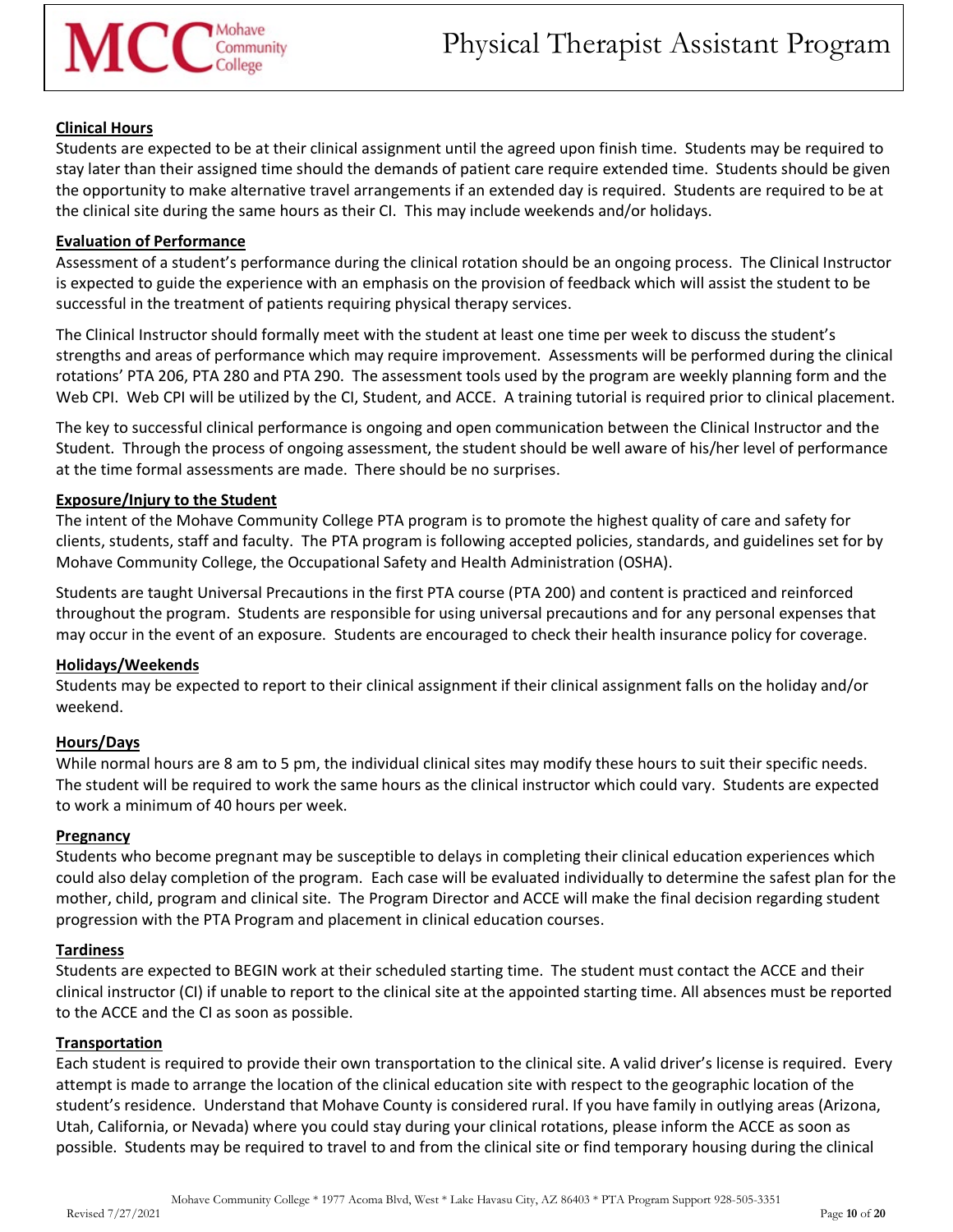# MCC<sup>Mohave</sup> Mohave

rotation. All fees associated with housing and transportation to and from the clinical site is the responsibility of the student.

# **Informed Consent**

#### <span id="page-10-0"></span>**Students in the Practice Setting**

Patients have rights and responsibilities. One of the patient's rights is to know who is treating them and their scope of practice. It is your responsibility to be clear to the patients who you are (name and that you are a student) and what you will be doing to them. Your clinical instructor can facilitate this exchange of information as well. Remember that patients have the right to refuse treatment.

#### **Cancellation of Clinical Rotation**

The availability of clinical sites is critical to the success of the physical therapist assistant program at Mohave Community College. In the event an offered clinical site will not be used for a particular time frame, the college will make every effort to give notice to the clinical site a minimum of six weeks in advance.

Clinical sites are requested to alert the academic coordinator of clinical education (ACCE) a minimum of six weeks prior to the start of the clinical rotation if circumstances will cause the clinical site to withdraw the offer to accept a student for a particular time frame. It is acknowledged that last minute changes are often necessary. Every effort should be made on the part of the Program and the Clinical Facility to avoid these situations as much as possible.

# **Records Required for Clinical Rotations**

- <span id="page-10-1"></span> $\Diamond$  Background Check
- $\Diamond$  Level 1 Fingerprint Clearance Card
- $\Leftrightarrow$  Health Insurance
- $\Diamond$  Drug Screening  $\Leftrightarrow$  Required Current Vaccinations
- $\Diamond$  Healthcare Provider CPR Card
- $\Diamond$  Student Health and Immunizations

Records required for clinical rotations (items 1-6) need to be completed by the end of the first semester unless granted special permission by the ACCE.

#### **PreCheck Background Check/Level 1 Fingerprint Clearance Card**

Clinics require students to have a background check and fingerprinting completed prior to participating in their clinical education experience. All students will be required to complete these tasks.

Any questions about prior convictions have to be discussed with the director. A positive result on the background check may preclude the student from clinical affiliations at certain facilities since each clinical site has their own criteria. *This will impact progression through the PTA program*. The student will be required to follow readmission policy, or apply for entry as a new student. In addition, a positive background check will need to be addressed with the state board of physical therapy. The positive background check may preclude the student from obtaining licensure in the state he or she chooses to work in.

Students with a positive background check will be notified by the Program Director of the potential impact on the progression through the PTA Program**. It is the student's responsibility to notify the Program Director of any changes in their background due to criminal activity.**

Students are required to notify the director within 7 days of any offense. Failure of notification *will impact progression through the PTA program*. The program has the right to require another background check at any time at the student's expense.

- $\Diamond$  PreCheck Background Check: Obtain a PreCheck Background Check at [www.mystudentcheck.com.](http://www.mystudentcheck.com/) After PreCheck Background Check has been cleared, select school-Mohave Community College District, and then PTA from the drop-down menu.
- $\Diamond$  Level 1 Fingerprint Clearance Card Application: Complete the Level 1 Fingerprint Clearance Card application directly from DPS. For frequently asked questions please visit: [https://www.azdps.gov/services/public/fingerprint.](https://www.azdps.gov/services/public/fingerprint) A Level 1 Fingerprint Clearance Card is valid for six years and must remain valid throughout the PTA program.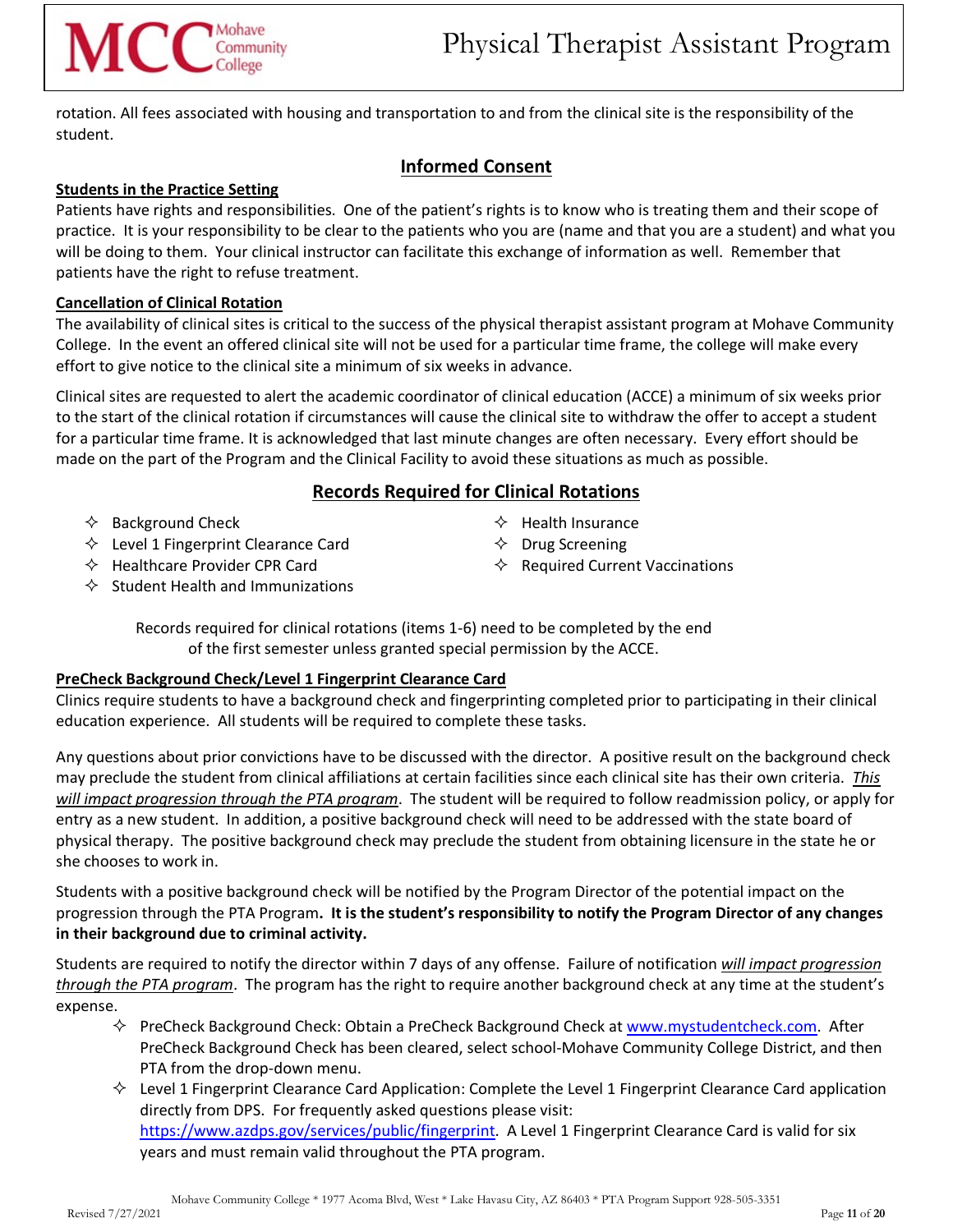#### **Healthcare Provider CPR**

All students must have a valid Healthcare Provider (or equivalent) CPR card that is valid for all clinical rotations. CPR training must be obtained through either the American Red Cross or the American Heart Association, classes offered through Community Outreach program at MCC. CPR is good for 2 years.

#### **Student Health and Immunizations**

Students must obtain a physical exam and submit it to the PTA program office by the end of the first semester. Students are required to maintain immunizations. This includes yearly 2-step TB testing, the Hepatitis B vaccine series, tetanus (every 10 years), and other routine childhood immunizations. Due to the changing healthcare environment, additional vaccinations may be required such as the flu vaccine, and COVID-19 vaccine.

Some facilities require further immunizations, updated physical exams and health insurance which students will have to provide prior to being accepted for a practicum in that facility. Students should be aware that there is a potential risk of exposure to Hepatitis B and other communicable disease during clinical affiliations. Students will be oriented to safety procedures at Mohave Community College and at all clinical facilities. Students will have access to faculty within their clinical area for any additional information. Students are expected to accept all types of patient assignments. Students are financially responsible for their personal health care/hospitalization costs incurred while participating in the PTA program.

#### **Health Insurance**

Students will be required to provide proof of health insurance by the end of the first semester. The program will provide information to clinical sites on request. Health insurance is not provided by the college to cover injury during the course of academic and clinical training. If you do not have health insurance, contact a local insurance provider. Failure to obtain health insurance *will impact progression through the PTA program*

#### **Drug Screening**

A drug screening test is required of all students for clinical assignments. In case of a positive result, the results will be sent to a medical review officer who will investigate with the student the reason for the positive test result. The medical review officer will contact the program and indicate if the test result was valid or a false positive. The student's ability to participate in the clinical education rotation will be dependent on the medical review officer's report. A positive report will be grounds for disciplinary action, if not cleared by the medical review officer. Action *will impact progression through the PTA program*. Some clinical sites may also require screening for nicotine. Students who test positive for nicotine may not be able to be placed at some clinical sites but are not excluded from the program.

## **Injury and Emergency Procedures**

<span id="page-11-0"></span>Procedures for Handling an Injury during Clinical Assignment - Evaluate the injury immediately.

#### **Medical Emergency:**

- 1. If someone needs immediate medical attention, call 911 –even if they protest or later refuse medical services.
- 2. Provide first aid or the extent of your ability and training.
- 3. Keep the injured or ill person as comfortable as possible; do not move (unless remaining would cause further injury or risks).
- 4. Notify Supervisor or Campus Dean.

The Mohave Community College liability insurance policy does not cover a student's injuries or emergencies. Payment of all healthcare charges not covered by personal health insurance is the responsibility of the student.

Mohave Community College incident reports will be filed in the student's folder. In the event of injury and at the discretion of the clinical instructor and the program director, the student will be given up to a week off from the clinical training. Days of absence must be made up by extending the clinical experience. The student may be required to submit a physician's prescription to refrain from participation in the clinical experience and/or a release to re-enter the clinical education facility.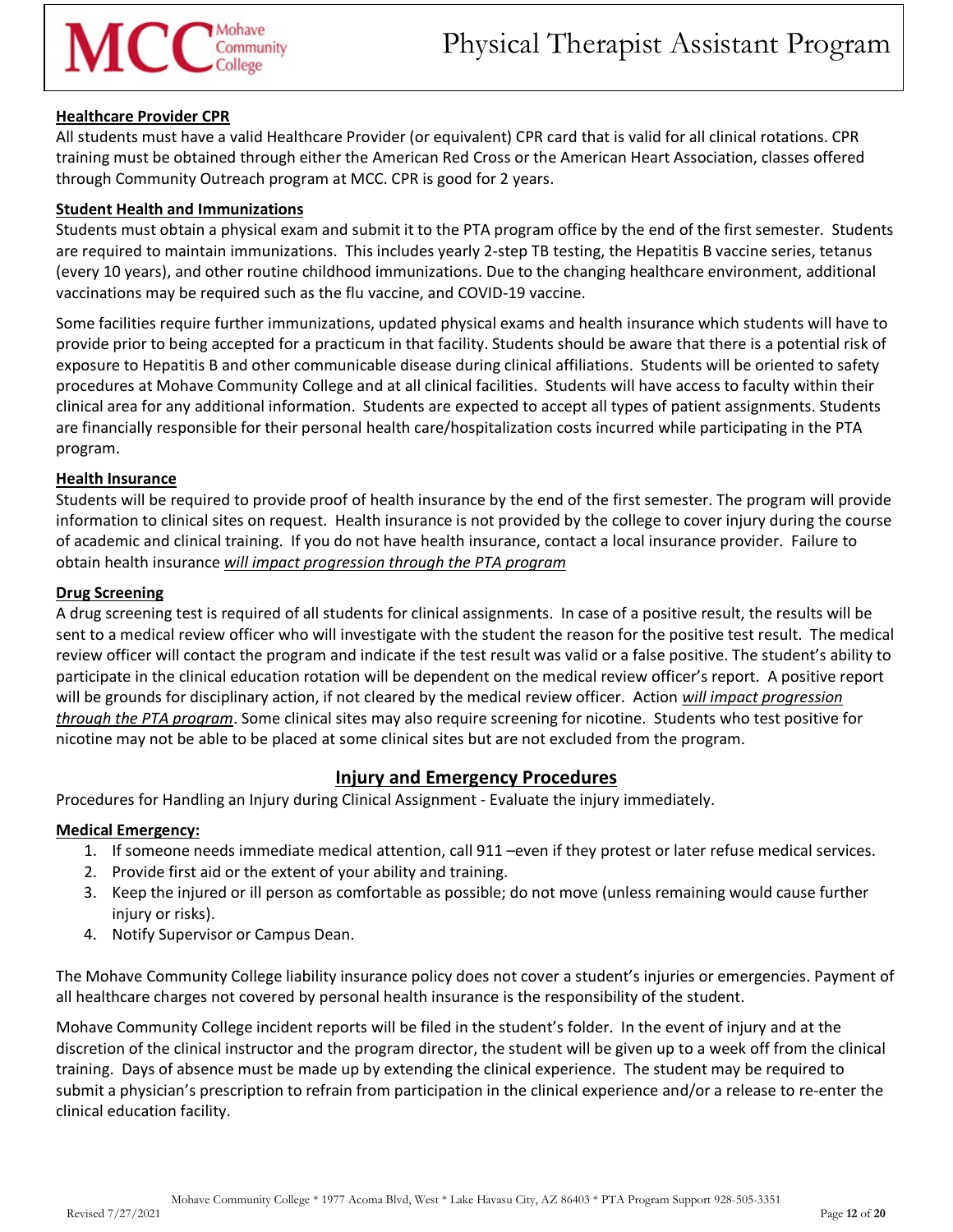# **Clinical Practice Settings**

<span id="page-12-0"></span>Practice settings may include all of the following: acute care hospital, rehab hospital (includes rehab unit located within an acute care hospital), extended care facility, outpatient care (includes free-standing practices as well as outpatient rotations in a hospital-based program). Other practice settings may be available at the discretion of the Program Director. During the 3 clinical rotations, every attempt will be made to have the student exposed to a minimum of two distinct physical therapy practice settings.

NOTE: To be considered as an active clinical site for the program the site must meet the following conditions:

- $\triangleright$  The facility has a completed clinical agreement with Mohave Community College which outlines the specific responsibilities of the facility and the college with regard to clinical education of physical therapist assistant students.
- $\triangleright$  It is recommended that the assigned Clinical Instructor has a minimum of one year of experience in the practice setting for the specific clinical rotation. Clinical Instructors may be physical therapists or physical therapist assistants.
- <span id="page-12-1"></span> $\triangleright$  The facility is able to provide an adequate clinical case load for the specific clinical rotation to allow for the evaluation of the student's performance in the specific practice setting.

# **Clinical Competencies**

The MCC PTA program includes three full-time clinical experiences in the curriculum.

## **Student competence prior to clinical assignment**

The following academic standards, lab and skill competencies will be performed before students are approved to participate in PTA 206 (Clinical Practicum I), PTA 280 (Clinical Practicum II) and PTA 290 (Clinical Practicum III).

The first clinical affiliation (PTA 206) is scheduled for the summer between the first and second year (but may be subject to change).

## **First Clinical Rotation**

PTA 206 is the first of the clinical education experiences and allows students to practice basic skills in the clinical environment which have been learned during the first year in the program. These skills include basic patient assessment techniques, gait and transfer training, wheelchair mobility, heat and cold modalities, traction, massage, intermittent venous compression, therapeutic light applications, and therapeutic exercise and Electromodalities.

| Competency                                                                                     | <b>Critical Safety Elements</b>                                                                                                                                                                                                                                                                  |
|------------------------------------------------------------------------------------------------|--------------------------------------------------------------------------------------------------------------------------------------------------------------------------------------------------------------------------------------------------------------------------------------------------|
| • Transfer training<br>• Gait training with assistive devices and stairs                       | Foot wear, application of gait belt, locked wheelchair, maintain<br>$\circ$<br>documented precautions including WB status, proper guarding<br>Proper footwear, application of gait belt, maintains documented<br>precautions including WB status, proper guarding.                               |
| • Therapeutic Exercise<br>• AROM and Prom Stretching                                           | Proper instruction, body mechanics, and maintenance of<br>$\circ$<br>documented precautions.                                                                                                                                                                                                     |
| • Vital signs                                                                                  | $\circ$ Right cuff size, opening pressure relief valve, rapid evacuations of<br>cuff following determination of diastolic blood pressure                                                                                                                                                         |
| • Basic Manual Muscle Testing and Goniometry                                                   | Utilization of proper body mechanics, maintains documented<br>$\circ$<br>precautions and appropriate patient positioning.                                                                                                                                                                        |
| • Universal Precautions                                                                        | Proper sequencing for donning and doffing<br>$\circ$                                                                                                                                                                                                                                             |
| • Superficial Heat (includes hot packs, paraffin,<br>hydrotherapy, fluidotherapy)              | ○ Reassessment of skin following intervention, call system available<br>if PT is unsupervised for periods of time, knowledge of absolute<br>contraindications                                                                                                                                    |
| • Superficial Heat<br>• Includes Hot Packs,<br>• Paraffin<br>• Hydrotherapy<br>• Fluidotherapy | o Reassessment of skin following intervention, call system available<br>if patient is unsupervised for periods of time, knowledge of<br>absolute contraindications and precautions (critical for all<br>superficial heat modalities)<br>Positioning of body part remains constant to avoid burns |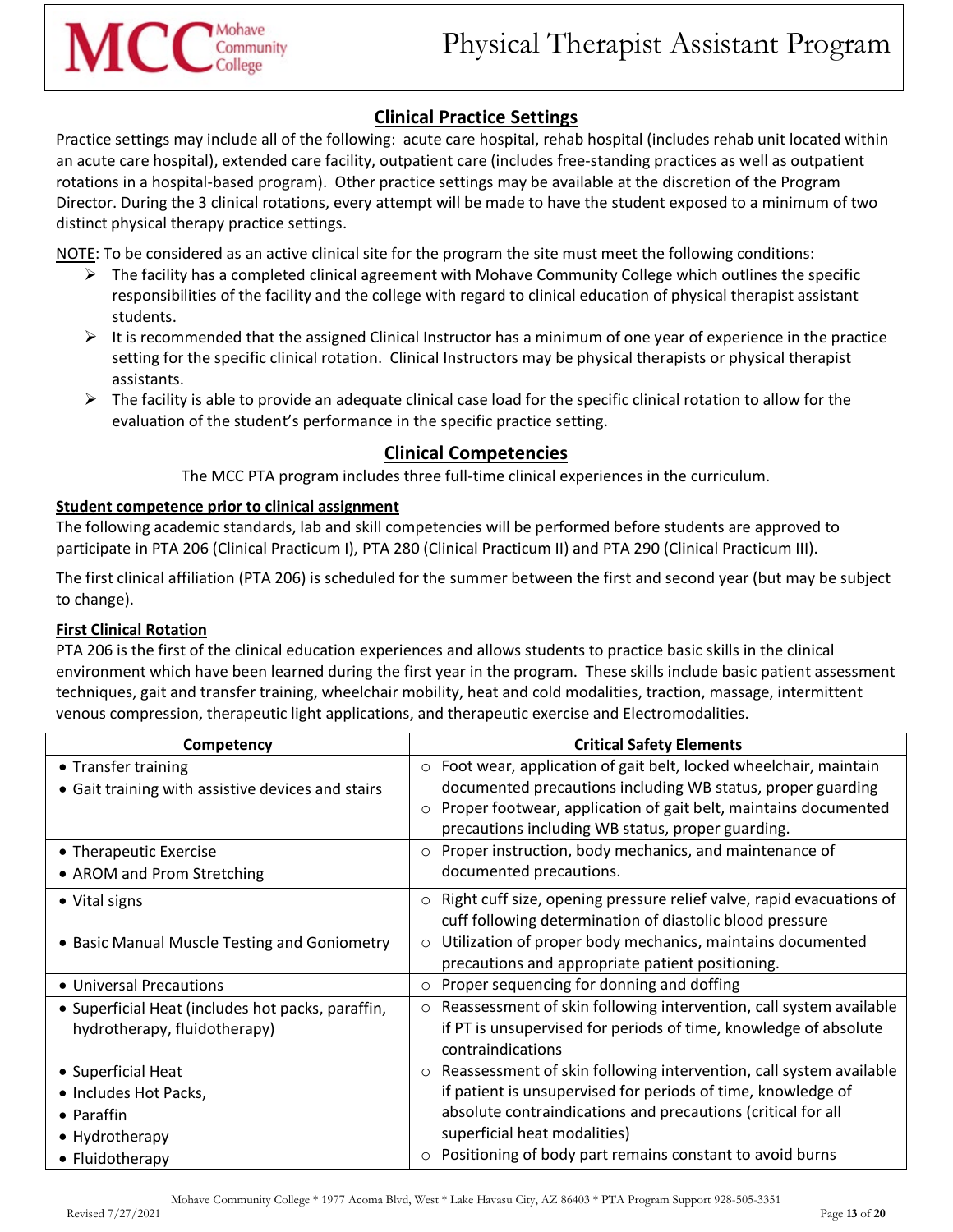

|                                               | All Temperature check and appropriate for treatment outcomes<br>$\circ$    |
|-----------------------------------------------|----------------------------------------------------------------------------|
|                                               | Ensure system is closed before turning machine on.<br>$\circ$              |
| • Deep Heat                                   | Knowledge of absolute contraindications and precautions, skin<br>$\circ$   |
| • Includes Ultrasound                         | reassessment following intervention, proper care of                        |
| • Electromagnetic Radiation (Shortwave        | wand/crystal, 100% contact skin during application, continuous             |
| Diathermy)                                    | movement                                                                   |
|                                               | Knowledge of absolute contraindications and precautions,<br>$\circ$        |
|                                               | removal of jewelry, skin reassessment following intervention,              |
|                                               | appropriate moisture control measures performed                            |
| • Traction                                    | Knowledge of absolute contraindications and precautions,<br>$\circ$        |
| • Includes cervical, pelvic and over the door | correct application of harnesses, check poundage                           |
| • Intermittent Venous Compression             | Knowledge of absolute contraindications and precautions, cover<br>$\circ$  |
|                                               | any open wounds with absorbent material, check poundage                    |
| • Light Therapy and Laser Therapy             | Knowledge of absolute contraindications and precautions, proper<br>$\circ$ |
|                                               | wand care, proper application of wand (no movement), 100%                  |
|                                               | contact to skin, safety glasses                                            |
| • Massage and Soft Tissue Mobilization        | Knowledge of absolute contraindications and precautions<br>$\circ$         |
| • Electrical Stimulation                      | Knowledge of absolute contraindications and precautions, proper<br>$\circ$ |
| • Includes TENS, low and high volt currents,  | electrode placement including contact, skin reassessment, check            |
| microcurrent, NMES, functional e-stim and     | for latex allergies, check skin sensation prior to application             |
| biofeedback                                   |                                                                            |
| • Cryotherapy                                 | Knowledge of absolute contraindications and precautions, skin<br>$\circ$   |
| · Includes cold packs, ice massage            | reassessment                                                               |
| • Iontophoresis                               | Knowledge of absolute contraindications and precautions, proper<br>$\circ$ |
| • Phonophoresis                               | electrode placement including contact, skin reassessment, check            |
|                                               | for latex allergies, check skin sensation prior to application             |

## **Students Entering PTA 206, Clinical Practicum I Have Completed the Following Courses:**

- $\Diamond$  Introduction to Physical Therapy (PTA 101)
- $\Diamond$  Kinesiology (PTA 103)
- $\Diamond$  Patient Mobility Techniques (PTA 200)
- $\Diamond$  Physical Therapy Modalities (PTA 202)

#### **Students Have Demonstrated Competency in The Following Areas:**

- $\Diamond$  Transfer training
- $\Diamond$  Gait training with assistive devices
- $\Diamond$  Active and passive range of motion
- $\Diamond$  Progressive resistance exercise
- $\Diamond$  Therapeutic exercise with equipment
- $\diamond$  Vital signs
- $\Leftrightarrow$  Stretching
- $\Leftrightarrow$  Posture and body mechanics
- $\Leftrightarrow$  Goniometry
- $\Leftrightarrow$  Basic manual muscle testing
	- o Theory and application of superficial heat – hot packs, paraffin, hydrotherapy, fluidotherapy
	- $\circ$  Theory and application of deep heat ultrasound and shortwave diathermy

 $\Diamond$  Communication in Physical Therapy (PTA 205)

 $\Diamond$  Pathology (PTA 203)

- $\Diamond$  Electromodalities (PTA 214)
- $\diamond$  Wound Care (PTA 215)
- o Cervical and pelvic traction
- o Intermittent venous compression
- o Light and Laser Therapy
- o Massage and soft tissue mobilization
- o Universal precautions
- o Patient positioning
- o Theory and application of electrical stimulation – includes TENS, low and high volt currents, microcurrent, electrical muscle stimulation, and functional electrical stimulation, Iontophoresis and phonophoresis.
- o Biofeedback

Lecture exams skill competencies and lab practical's will be given frequently to assure that student comprehension and skill performance levels are being achieved. Safety precautions are stressed throughout lecture and lab activities.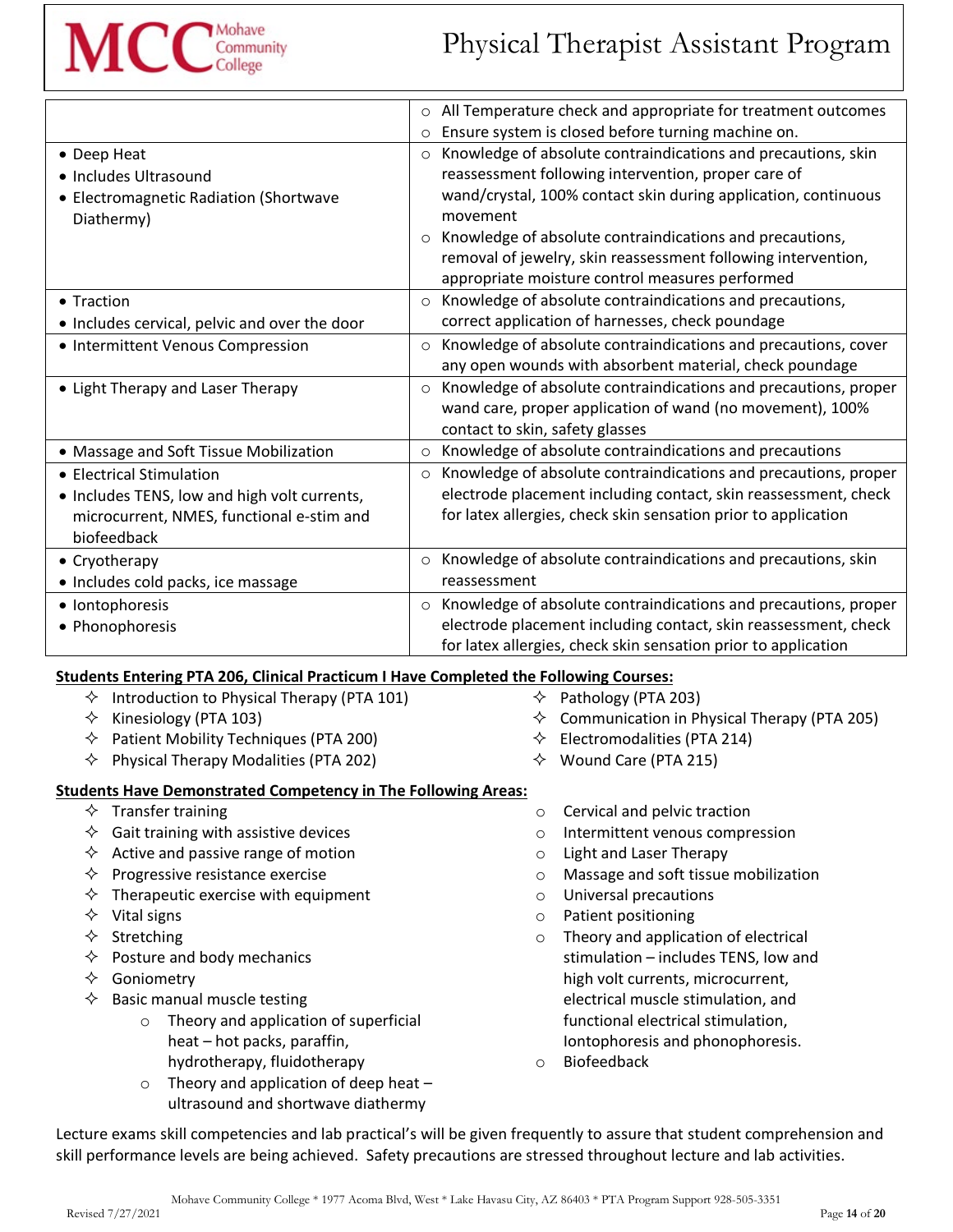#### **Second and Third Clinical Rotations**

In PTA 280 and 290, students will continue to apply the skills mastered in PTA 206. In addition, several new skills will be assessed including treatment techniques for patients with cardiopulmonary dysfunction, brain injury, spinal cord injury, amputations, developmental delay, and specific orthopedic conditions. The student's ability to use orthotic/prosthetic devices will also be assessed.

| Competency                                             | <b>Critical Safety Elements</b>                                                                                                                                  |
|--------------------------------------------------------|------------------------------------------------------------------------------------------------------------------------------------------------------------------|
| Orthopedic management of bone & joint<br>$\bullet$     | ○ Knowledge of common bone & joint pathologies                                                                                                                   |
| pathologies                                            | Implement orthopedic management of pathologies<br>$\circ$                                                                                                        |
| Basic orthopedic joint assessment<br>$\bullet$         | Knowledge of absolute contraindications and precautions for<br>$\circ$                                                                                           |
| Manual traction techniques for spine<br>$\bullet$      | manual techniques                                                                                                                                                |
| Grade I, II mobilization techniques for<br>$\bullet$   | o Knowledge of assessment of willingness to move, end feel, mobility                                                                                             |
| extremity joints and spine                             | and basic special tests to each extremity joint                                                                                                                  |
| <b>Therapeutic Exercise</b>                            | o Knowledge and demonstration with positioning and                                                                                                               |
|                                                        | implementation of basic joint mobilization techniques                                                                                                            |
|                                                        | o Identify precautions and contraindications with joint mobilization                                                                                             |
|                                                        | techniques                                                                                                                                                       |
|                                                        | o Knowledge of selection, progression and delivery of therapeutic                                                                                                |
|                                                        | exercise instruction                                                                                                                                             |
| Neuroanatomy: central and peripheral<br>$\bullet$      | o Identifying central versus peripheral nervous system impairments                                                                                               |
| nervous system                                         | o Screening for sensory and motor deficits                                                                                                                       |
| Sensory and motor innervations<br>$\bullet$            | Identifying neurological deficits: progressive & Non-progressive<br>$\circ$                                                                                      |
| Neurological Impairments: functional<br>$\bullet$      | disorders                                                                                                                                                        |
| movement problems                                      | o Implementing appropriate positioning & interventions                                                                                                           |
| Motor control & motor learning across the<br>$\bullet$ | $\circ$ Identifying level of spinal cord injury                                                                                                                  |
| lifespan                                               | ○ Knowledge of the motor learning strategies                                                                                                                     |
| Cardiopulmonary disorders<br>$\bullet$                 | o Identifying cardiopulmonary deficits & use of assessment tools                                                                                                 |
| Pediatric disorders<br>$\bullet$                       | Implementing appropriate interventions for cardiopulmonary disorders<br>$\circ$                                                                                  |
| Vestibular disorders                                   | Knowledge of common pediatric disorders<br>O                                                                                                                     |
|                                                        | Implementing age appropriate interventions<br>$\circ$                                                                                                            |
|                                                        | Knowledge of appropriate positioning for treatment<br>$\circ$                                                                                                    |
|                                                        | Identifying common vestibular disorders<br>$\circ$                                                                                                               |
|                                                        | o Knowledge of appropriate positioning and treatment strategies                                                                                                  |
| Neuromuscular rehabilitation<br>$\bullet$              | o Knowledge of treatment strategies: PNF, NDT, constraint induced                                                                                                |
| Orthotics & prosthetics<br>٠                           | therapy, coordination and balance retraining, motion sensitivity                                                                                                 |
| Prescriptive wheelchair                                | training, vestibular rehab techniques                                                                                                                            |
|                                                        | o Knowledge of use of orthotics & prosthetics, and the PTAs role                                                                                                 |
|                                                        | ○ Knowledge of maintenance with orthotics & prosthetics                                                                                                          |
|                                                        | o Knowledge of precautions & contraindications with orthotics &                                                                                                  |
|                                                        | prosthetics                                                                                                                                                      |
|                                                        | $\circ$ Knowledge of prescriptive wheelchair management, positioning &                                                                                           |
|                                                        | seating                                                                                                                                                          |
|                                                        | o Knowledge of the postural support components                                                                                                                   |
|                                                        | o Demonstrate required measurements for wheelchair fitting                                                                                                       |
|                                                        | o Educate patients on wheelchair mobility<br>China bracing Dr. 1980 and 200 Clinical Practicum II part Illivill have completed the following additional courses: |

Students entering PTA 280 and 290, Clinical Practicum II and III will have completed the following additional courses:

- $\Diamond$  Rehabilitation of Special Populations (PTA 208)
- $\Diamond$  Clinical Neurology (PTA 217)

 $\Diamond$  Orthopedics (PTA 210)

 $\Diamond$  Physical Therapy Seminar (PTA 230)

Students will have demonstrated competency in the following additional areas:

- $\Diamond$  Proprioceptive neuromuscular facilitation  $\Diamond$  Neurodevelopment treatment
-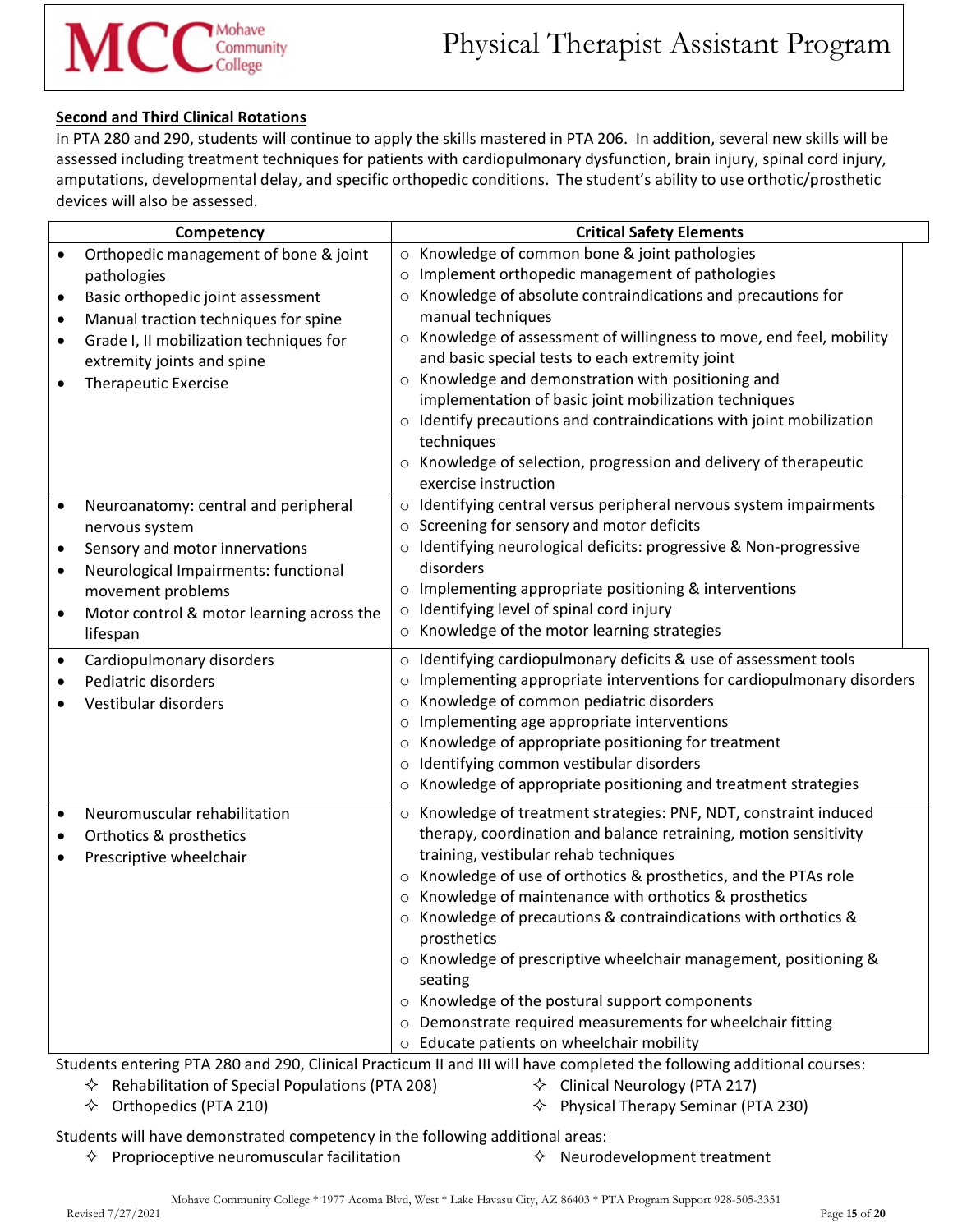- $\Diamond$  Orthopedic manual and exercise treatment
- $\Diamond$  Facilitation and inhibition techniques

 $MCC_{\text{Complex}}^{\text{Monmunity}}$ 

- $\Diamond$  Pre-prosthetic and prosthetic training of the lower extremity amputee
- $\Diamond$  Use of orthotics
- $\Diamond$  Therapeutic exercises
- $\Leftrightarrow$  Chest physical therapy

**NOTE:** The clinical faculty may teach treatment techniques that have not been covered in lecture/lab but is responsible for any consequences resulting from a student applying a technique which has not been covered in the academic setting. Observational opportunities are invited and acceptable.

Program faculty come from clinical practice prior to teaching and have the greatest respect for our clinical sites and do not feel that any student should be on a clinical affiliation without basic safety and competency skills. Standards of approval for students to participate in the clinical education experience include:

- 1. All skill competencies must be passed.
- 2. All skill competencies safety requirements must be met.
- 3. All classes must be completed successfully prior to clinical education experience.

Students must achieve a minimal competency level of 80% for all PTA courses in order to progress forward in the program and be in-line to graduate.

# **HIPAA**

## <span id="page-15-0"></span>[Health Insurance Portability and Accountability Act \(1996\)](https://www.hhs.gov/hipaa/index.html)

HIPAA will be discussed more in length throughout your physical therapist assistant program. Here is a brief description of what HIPAA involves.

HIPAA, which stands for the American Health Insurance Portability and Accountability Act of 1996, is a set of rules to be followed by doctors, hospitals and other health care providers. HIPAA took effect on April 14, 2006. HIPAA helps ensure that all medical records, medical billing, and patient accounts meet certain consistent standards with regard to documentation, handling and privacy. HIPAA compliance can be summarized by the three major rules or standards:

## 1. **HIPAA Privacy Rule**

The HIPAA Privacy Rule mandates the protection and privacy of all health information. This rule specifically defines the authorized uses and disclosures of "individually-identifiable" health information.

## 2. **HIPAA Transactions and Code Set Rule**

The HIPAA Transaction and Code Set Standard addresses the use of predefined transaction standards and code sets for communications and transactions in the health-care industry.

## 3. **HIPAA Security Rule**

The HIPAA Security Rule mandates the security of electronic medical records (EMR). Unlike the Privacy Rule, which provides broader protection for all formats of health information, such as print or electronic information, the Security Rule addresses the technical aspects of protecting electronic health information. More specifically, the HIPAA Security standards address these aspects of security:

- a. Administrative security assignment of security responsibility to an individual.
- b. Physical security required to protect electronic systems, equipment and data.
- c. Technical security authentication & encryption used to control access to data.

# **Student Clinical Education Requirements for Communication and Documentation**

- <span id="page-15-1"></span>1. Students will fill out the weekly planning form. This will allow the student to communicate adequately with the clinical instructor each week, review the past week and plan for the next week. The weekly planning form will be turned into the ACCE at the completion of each week.
- 2. The PTA Web CPI will be completed by the student and the CI. The PTA Web CPI will be reviewed by the ACCE after submissions.
- 3. At the end of the clinical rotation, students will complete student evaluation of clinical site and CI. This document will be turned into the ACCE at the completion of the clinical rotation.
- 4. The student will receive a grade for the clinical rotation following completion of the required documents.

# **Clinical Instructor Guidelines for Clinical Education for Communication and Documentation**

<span id="page-15-2"></span>1. The PTA program will submit clinical course goals and competencies to the Clinical Instructor and student.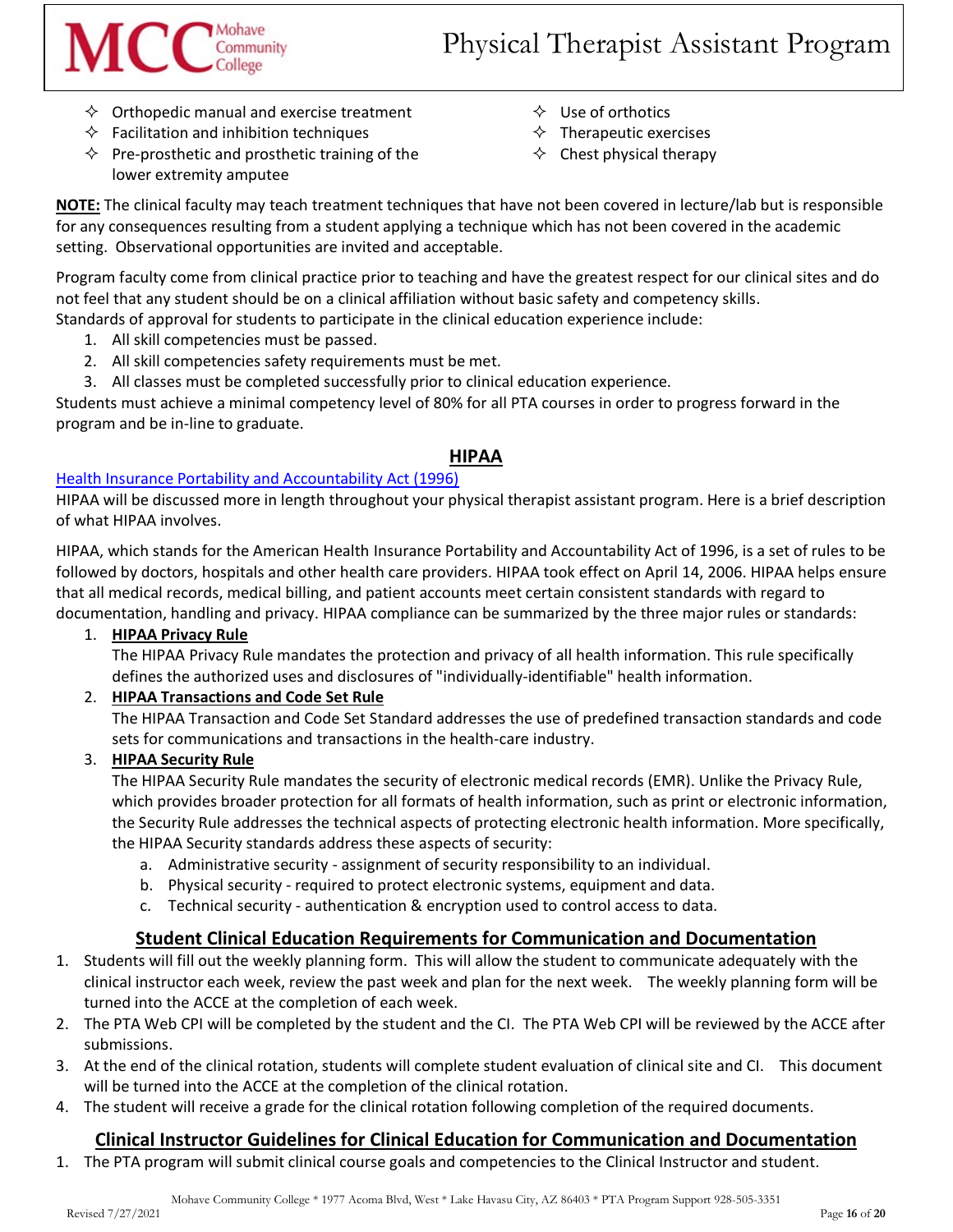2. CI will provide feedback on student performance as needed.

Mohave Community

- 3. Students and clinical instructors will complete a written summary on weekly performance. This will be a short check list from that will have a place to comment on strengths and weaknesses.
- 4. The student and clinical instructor will compare notes and discuss goals for the next week and goals for the overall clinical course.
- 5. Any question of student performance and/or reaching clinical goals and competencies will be reported at the earliest opportunity by the clinical instructor or the student.
- 6. Web CPI will be completed online.
- 7. The second half of the clinical will follow the same guidelines as the first half.
- 8. At the completion of the clinical rotation, the clinical instructor will submit their CPI through the CPI web to turn into the ACCE for review.

# **Clinical Faculty Qualifications & Development**

- <span id="page-16-0"></span> $\Diamond$  All clinical sites will be given the APTA Guidelines and Self Assessments for Clinical Education booklet to help determine faculty development needs from an individual and site-specific perspective. Filling out the form is voluntary.
- $\Diamond$  Clinical faculty needs will be assessed through student CI evaluations, self-assessment, ACCE communication, Clinical Faculty Assessment form and clinical site visits.
- $\Diamond$  Clinical sites will be contacted regarding faculty development opportunities to improve their effectiveness as a clinical site for MCC; these might be site-specific or global developmental opportunities.
- $\Diamond$  All clinical sites and instructors will be notified of educational offerings available to them in order to improve their effectiveness as clinical instructors.
- $\Diamond$  Clinical faculty may have access to MCC library resources upon request.
- $\diamond$  Social networking opportunities will be advertised through word of mouth, email, and the list-serve, depending on the circumstance.
- $\Diamond$  The clinical faculty contact information is maintained by the ACCE and/or the program secretary.
- $\Diamond$  All clinical faculty need to have a minimum of 1 year of clinical experience.

## **Getting Started with the APTA Learning Center and CPI Web**

<span id="page-16-1"></span>ACCE/DCE/Program Staff, CCCE, CI, and Students will need to complete the APTA PTA Training in order to login to CPI Web to complete student assessments. Visit the PTA CPI Web Clinical Assessment Suite Help Center to get started.

[PTA CPI Web Clinical Assessment Suite Help Center:](https://help.liaisonedu.com/Clinical_Assessment_Suite_Help_Center/CPI/PTA)

- $\Leftrightarrow$  APTA PTA Training
- $\Diamond$  Logging in to PTA CPI Web

 $\Leftrightarrow$  Editing the CPI

 $\Diamond$  Signing off on the CPI

 $\diamond$  Updating Information

\*NOTE: American Physical Therapy Association (APTA) Standards of Ethical Conduct for The Physical Therapist Assistant can be found on [www.apta.org.](http://www.apta.org/)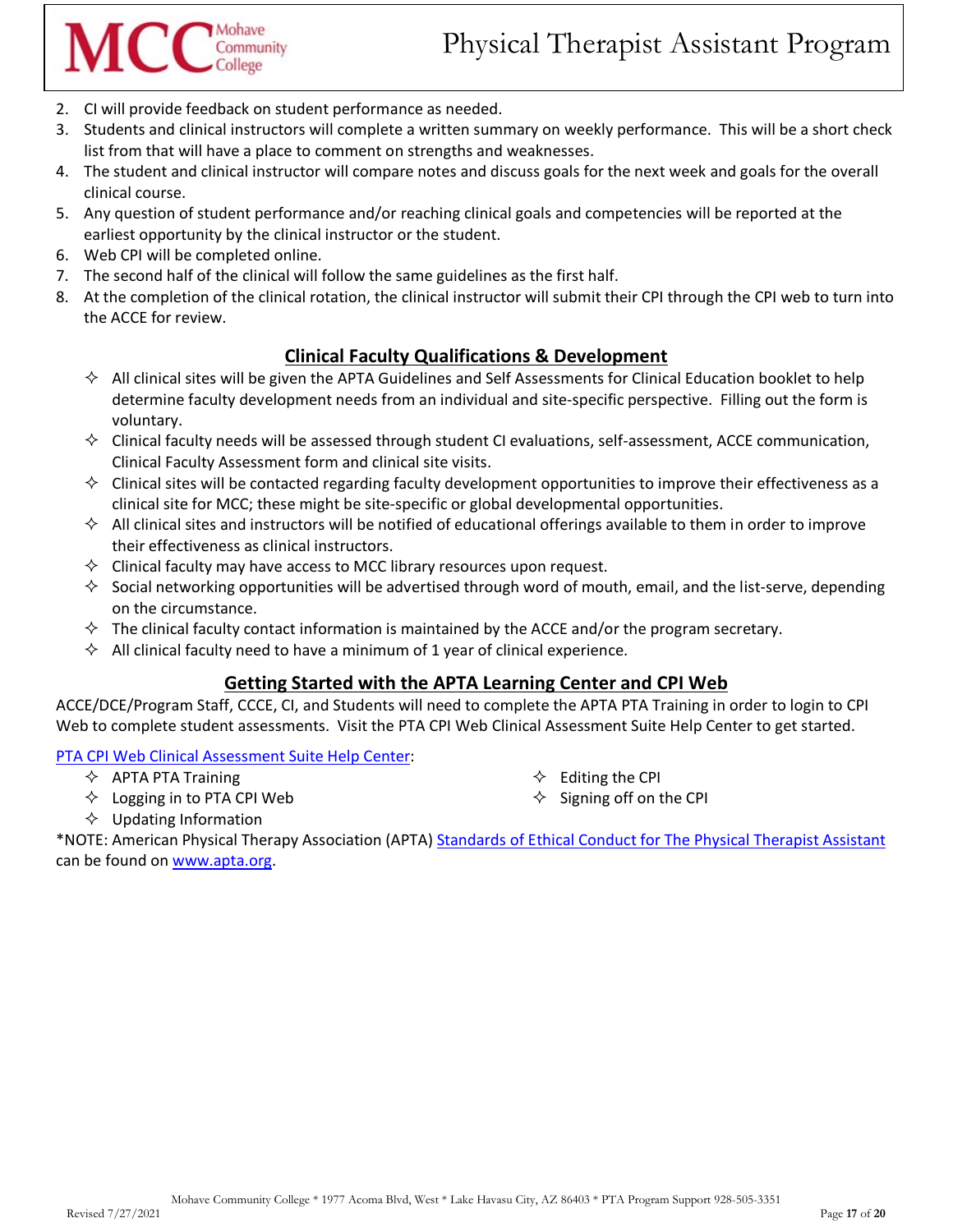<span id="page-17-0"></span>

**Appendices**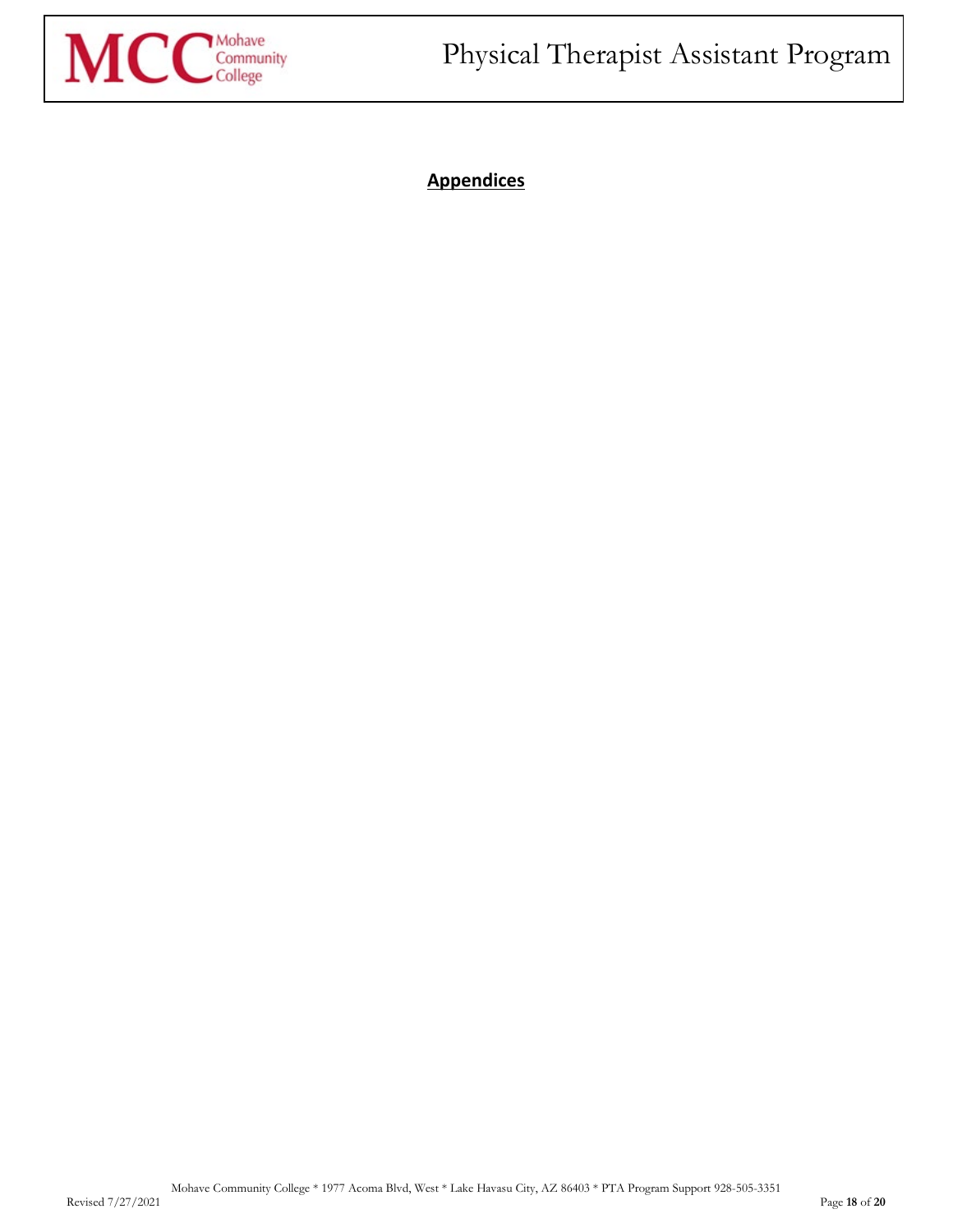<span id="page-18-0"></span>

# **Counseling Offense Form**